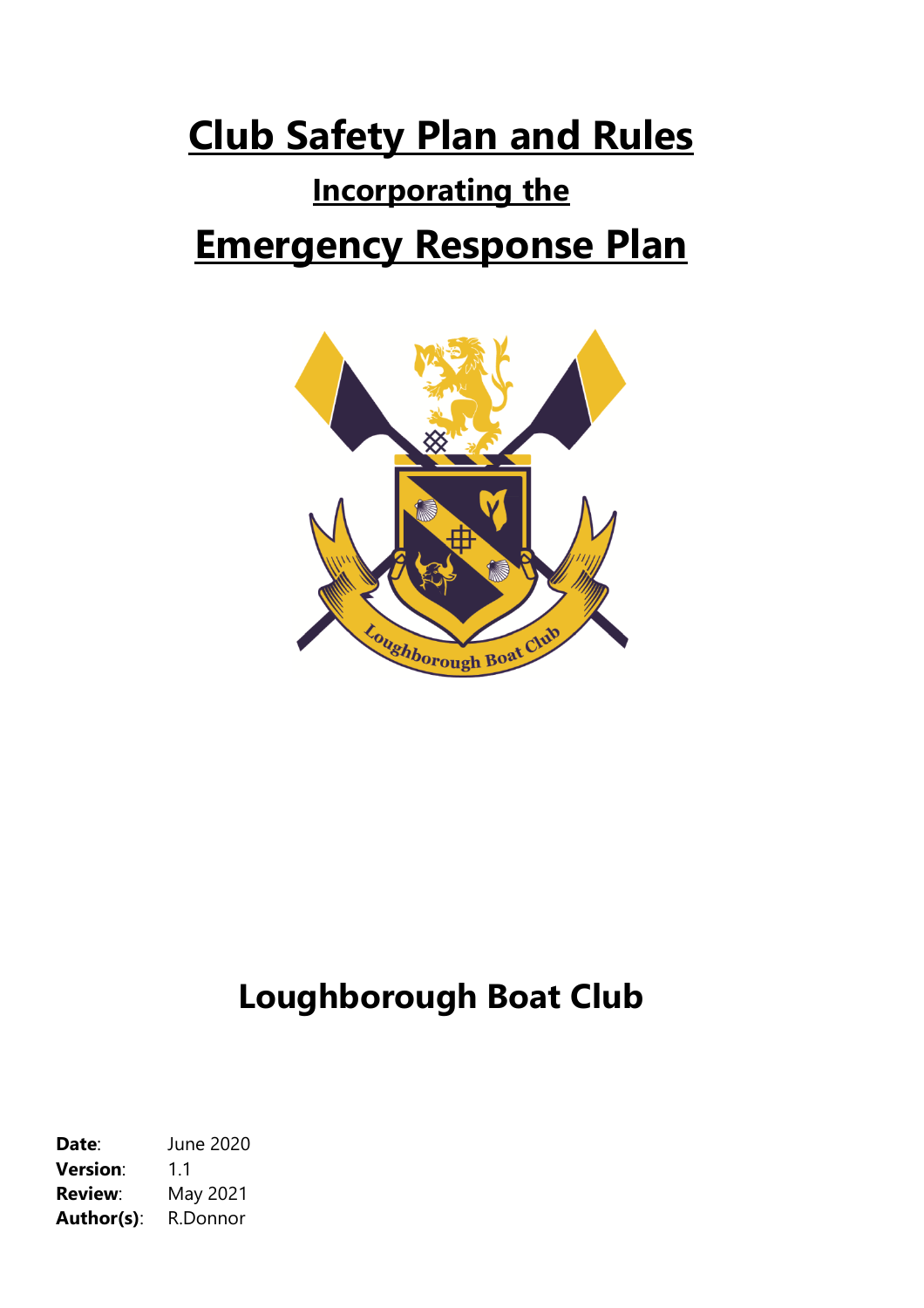## **Contents**

|  |  | $-15-$ |  |  |
|--|--|--------|--|--|
|  |  |        |  |  |
|  |  |        |  |  |
|  |  |        |  |  |
|  |  |        |  |  |
|  |  |        |  |  |

County Bridge, Rempstone Road, Zouch, Leicestershire, LE12 5JN 01509 842300 www.loughboroughboatclub.co.uk info@loughboroughboatclub.co.uk

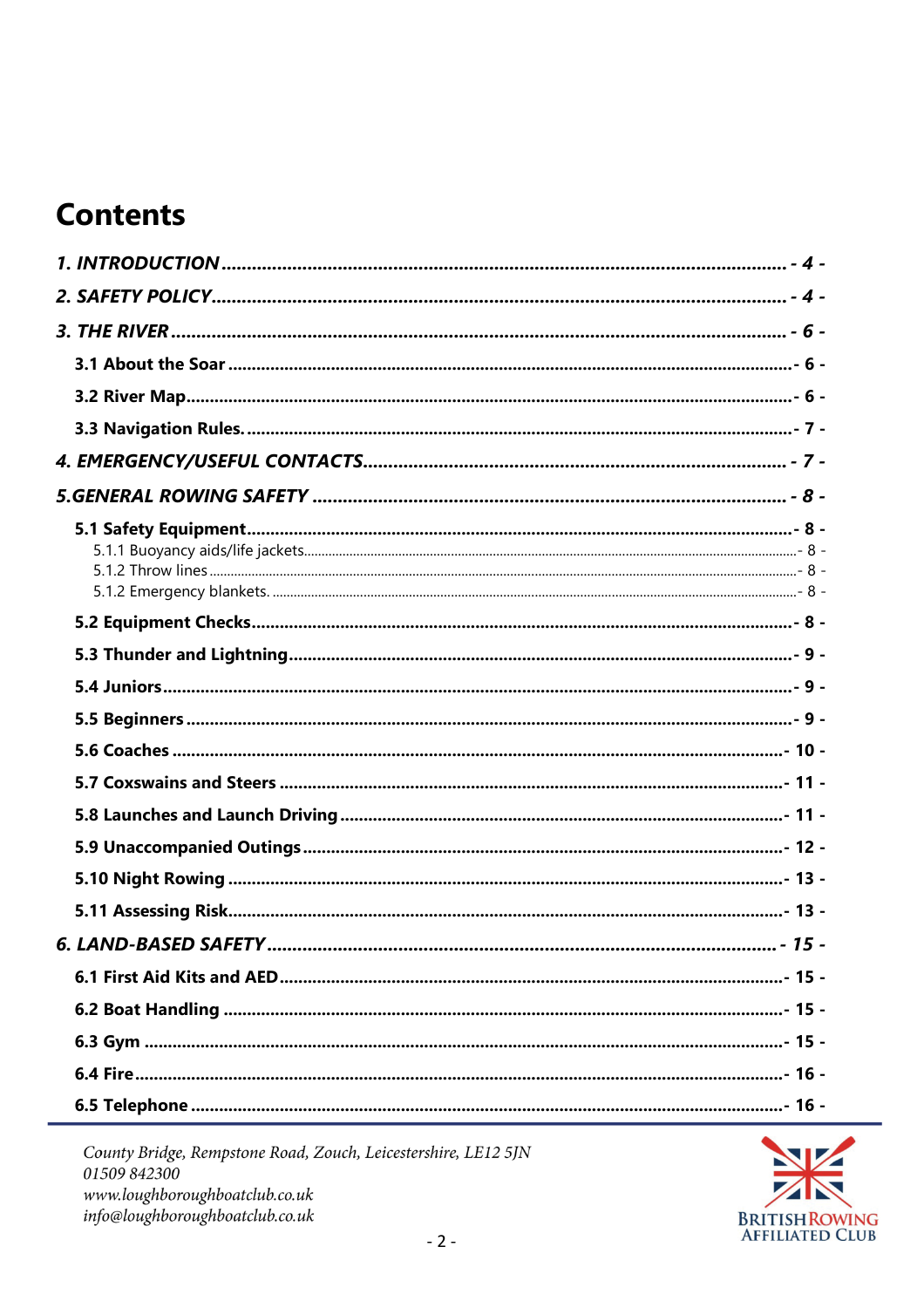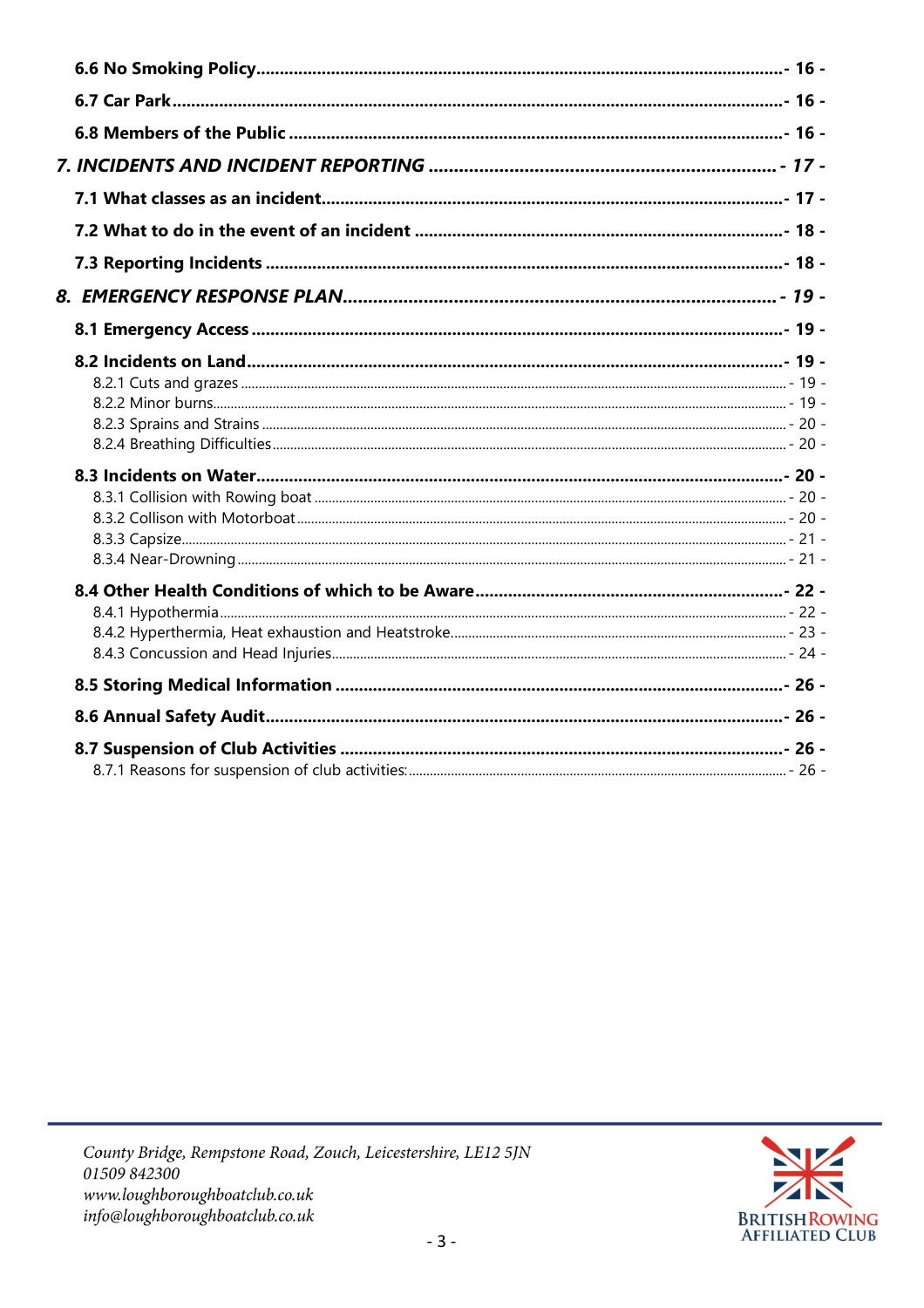### <span id="page-3-0"></span>**1. INTRODUCTION**

Within this document are set out the plans and guidance for all members of Loughborough Boat Club to follow when engaged in rowing and rowing related activities at the Club so that they do so safely.

A hard copy of this Safety Plan is available at the Club on the Safety Notice Board by the signing-out book in the boathouse and [on our website.](https://loughboroughboatclub.co.uk/documents/) This Safety Plan has been produced in line with the British Rowing RowSafe guidelines.

The aim of this document is to ensure and promote a positive safety culture within Loughborough Boat Club. The document will be reviewed on an annual basis reflecting any changes in RowSafe and anything that arises from incidents.

## <span id="page-3-1"></span>**2. SAFETY POLICY**

Loughborough Boat Club has a zero tolerance for anyone being harmed as a result of our members' participation in the sport. We believe that harm is not an inevitable consequence of our activities and that incidents that cause harm can be avoided. We will strive to provide an environment in which the sport can be practiced safely and enjoyably by our members. We will guide and lead our members in a way that fulfils these aims.

We recognise that our members have primary responsibility for their own safety and the safety of others. The Club, through its Officers and Committee, will encourage safe practice having due regard for the guidance provided by British Rowing in RowSafe.

The Club has safety rules that it expects its members to respect; these can be found on the notice board in the boathouse and on the Club website. Complying with these rules will help to prevent harm. The Club is also committed to learn from the incidents it becomes aware of and will share this information to help others in the sport to learn too. We are committed to make appropriate use of British Rowing's Incident Reporting System.

Members are invited to refer any questions and concerns, relating to safety, to the Club's Rowing Safety Adviser (Jeff Hallam) or deputy (Tim Ives).

Jeff Hallam Tim Ives Jeff Hallam Tim Ives

(CRSA) (Deputy CRSA)

County Bridge, Rempstone Road, Zouch, Leicestershire, LE12 5JN 01509842300 www.loughboroughboatclub.co.uk info@loughboroughboatclub.co.uk

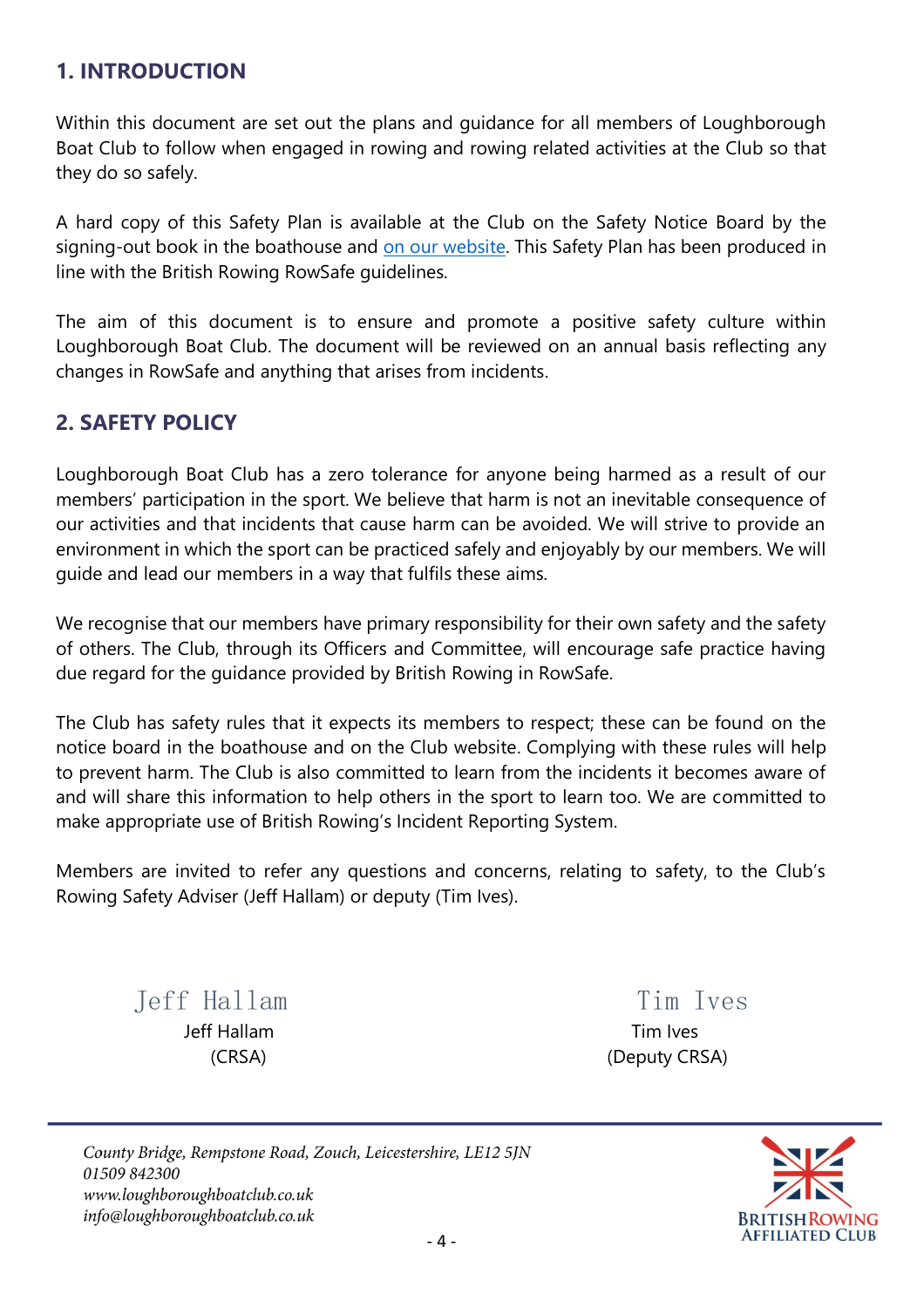[\(safety@loughboroughboatclub.co.uk\)](mailto:safety@loughboroughboatclub.co.uk)

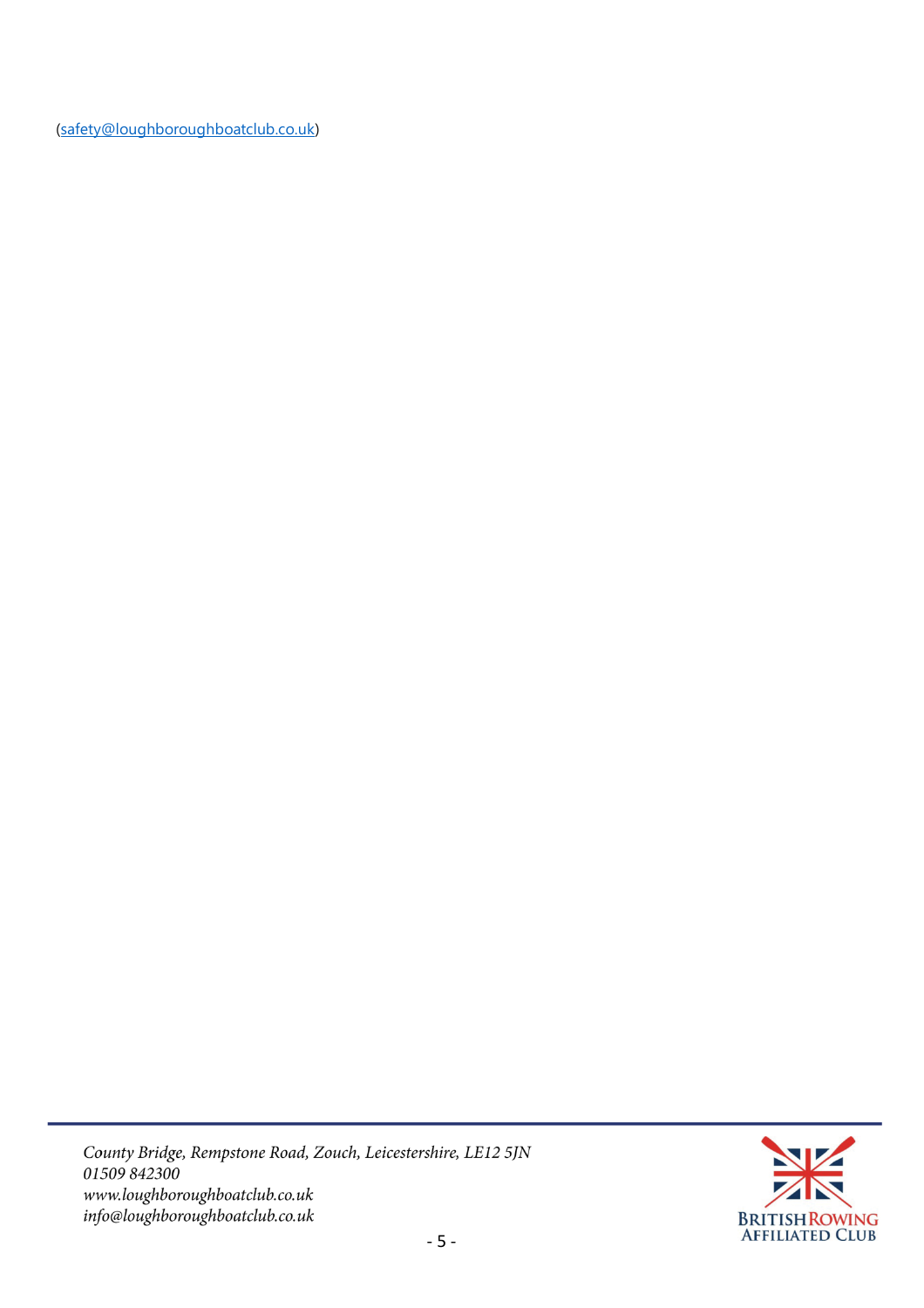## <span id="page-5-1"></span><span id="page-5-0"></span>**3. THE RIVER**

#### **3.1 About the Soar**

Loughborough Boat Club rows on a 3.7 km (3.2 mile) stretch of the River Soar, between Zouch (SK 50126 23294) and Kegworth (SK 49052 26419). Typically, there is little other river craft on the Soar and the water conditions are favourable to rowing year-round.

#### <span id="page-5-2"></span>**3.2 River Map**

This map of the river is displayed in the boathouse by the signing out board for all members with the annotated local navigation rules.



County Bridge, Rempstone Road, Zouch, Leicestershire, LE12 5JN 01509842300 www.loughboroughboatclub.co.uk info@loughboroughboatclub.co.uk

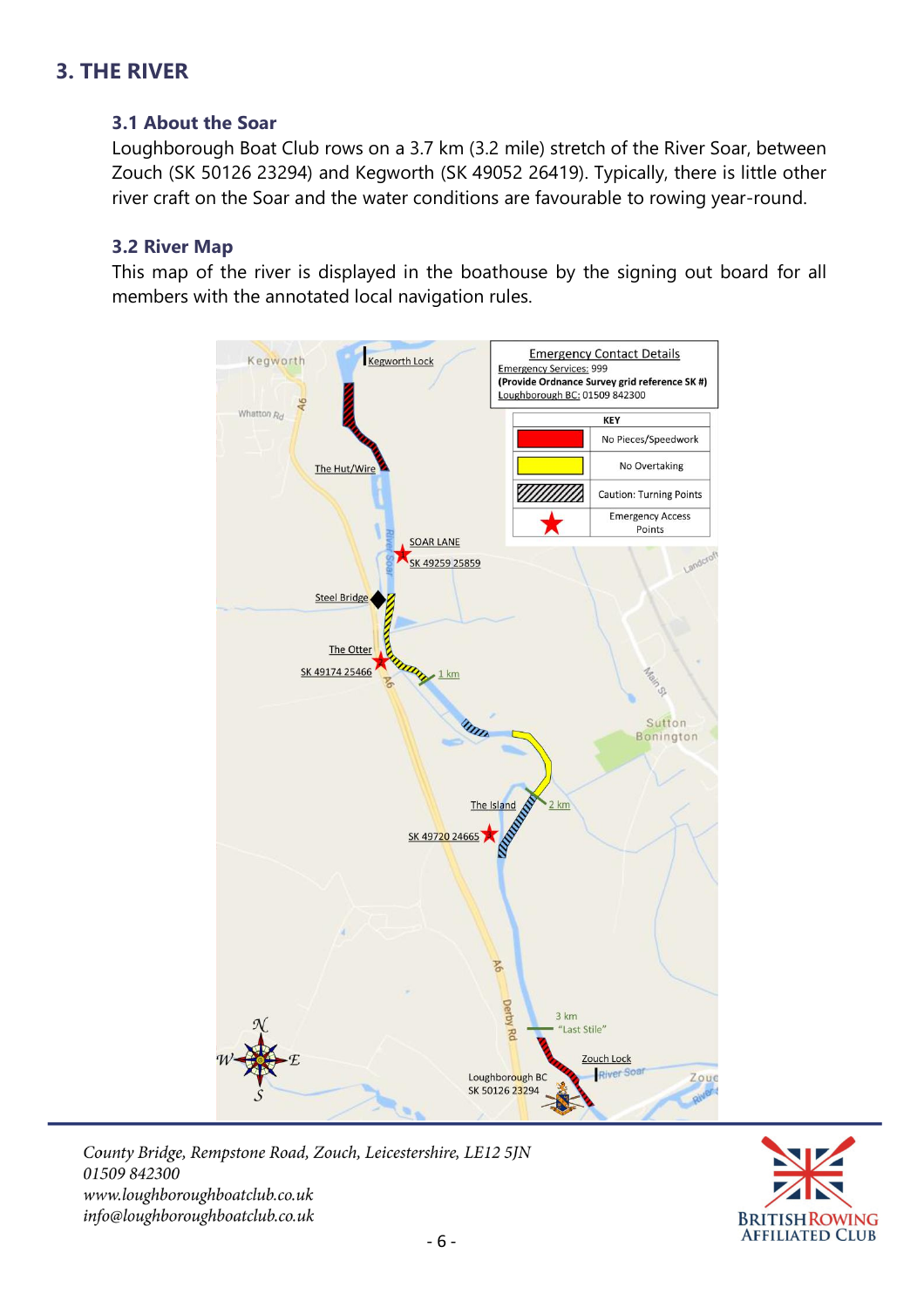#### <span id="page-6-0"></span>**3.3 Navigation Rules.**

The following rules apply to all members going a float when on the Soar. It is the responsibility of the steersperson to adhere to these guidelines.

- Coxes and steers must keep a good look out at all times and comply with the navigation rules.
- Upon seeing another crew, a call of "Ahead!" should be made and any crew hearing "Ahead!" should respond likewise. If no response is heard, repeated calls should be made.
- All rowers, particularly the bow, should be conspicuous wearing suitably highvisibility clothing.
- **E** All boats shall keep to starboard (coxswain's right) whilst on the Soar, allowing oncoming and overtaking boats to pass on the port side.
- A boat intending to overtake another should make sure that it is safe to do so before commencing the manoeuvre.
- A rowing boat with a coxswain should give way to a boat without a coxswain.
- Boats approaching the landing stages to return to the Club have priority over those going afloat.
- Crews should not conduct any speed work between the Club and the "last stile" nor downstream of the "hut/wire".
- Due to the nature of the course, there shall be no overtaking along the long bend just downstream of "The Island" nor long the bend past The Otter pub.

## <span id="page-6-1"></span>**4. EMERGENCY/USEFUL CONTACTS**

| <b>Emergency Services</b><br>Non-Emergency NHS |                | 999<br>111<br>101 |
|------------------------------------------------|----------------|-------------------|
| Non-Emergency Police                           |                |                   |
| Loughborough Urgent Care                       | 01509 611 600  |                   |
| Loughborough Boat Club                         |                | 01509 842 300     |
| <b>Club Safety Advisor</b>                     | (Jeff Hallam)  |                   |
| Deputy CRSA                                    |                |                   |
| Club Welfare Officer                           | (Vicky Haines) |                   |
|                                                | (Kate Henry)   |                   |
| <b>First Aiders</b>                            |                |                   |

County Bridge, Rempstone Road, Zouch, Leicestershire, LE12 5JN 01509842300 www.loughboroughboatclub.co.uk info@loughboroughboatclub.co.uk

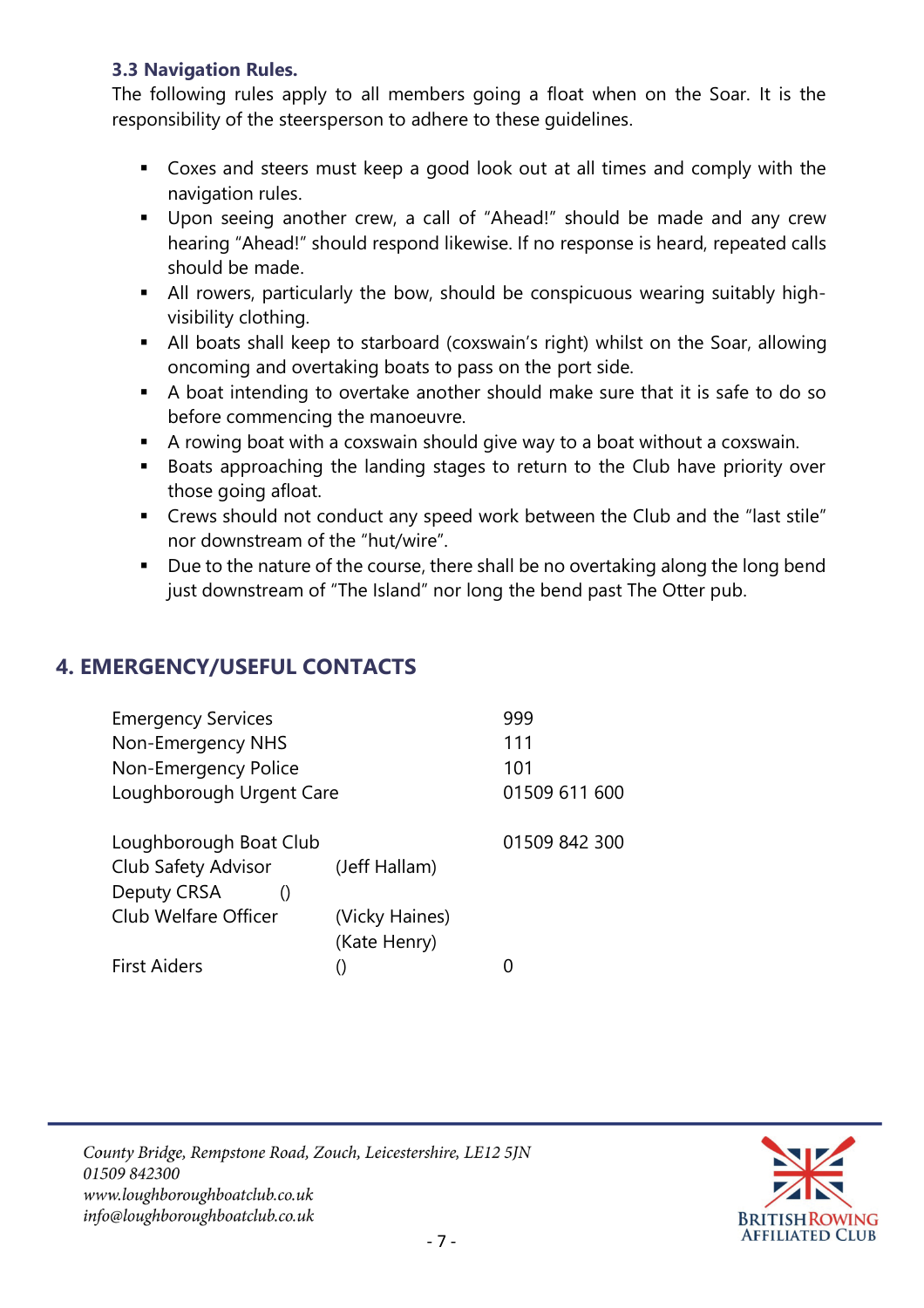## <span id="page-7-0"></span>**5.GENERAL ROWING SAFETY**

<span id="page-7-1"></span>\*\*\*members should show respect of others' wishes etc etc

#### **5.1 Safety Equipment**

<span id="page-7-2"></span>The Club provides a range of safety equipment for Club members to use. These are checked regularly to ensure that they are fit for use.

#### *5.1.1 Buoyancy aids/life jackets*

Life jackets/buoyancy aids are to be worn by:

- **■** Junior members that have not yet completed a swim test and capsize training to a suitable level.
- Coxswains. Coxswains of bow-loaded boats must wear only manualinflating life jackets.
- All drivers and passengers of launches.

Life jackets and buoyancy aids can be found in the Boathouse to the right of the boat booking board. Any wet life jackets should be returned and left to dry out naturally. Members are directed to read the safety alert [Check your](https://www.britishrowing.org/wp-content/uploads/2015/09/Safety-Alert-check-your-lifejacket.pdf) lifejacket for additional guidance.

#### <span id="page-7-3"></span>*5.1.2 Throw lines*

The Club has two throwlines situated in the main door of the Boathouse by the sweep oars. Members should make themselves aware of correct deployment of throw lines in the event that they are needed. Anyone coaching from the bank should take a throwline with them. There are additional throwlines for each of the launches in their respective launch kits.

#### <span id="page-7-4"></span>*5.1.2 Emergency blankets.*

There are emergency blankets in each of the first aid kits (locations in section 6.1) as well as the launch kits and the Head race boxes in the Clubroom cupboard. Anyone coaching from the bank should ensure they take an appropriate number with them.

#### <span id="page-7-5"></span>**5.2 Equipment Checks**

It is the responsibility of all members to check that their boats are water worthy before going afloat. The following points are examples of checks to make:

■ Presence of a suitably attached bow ball

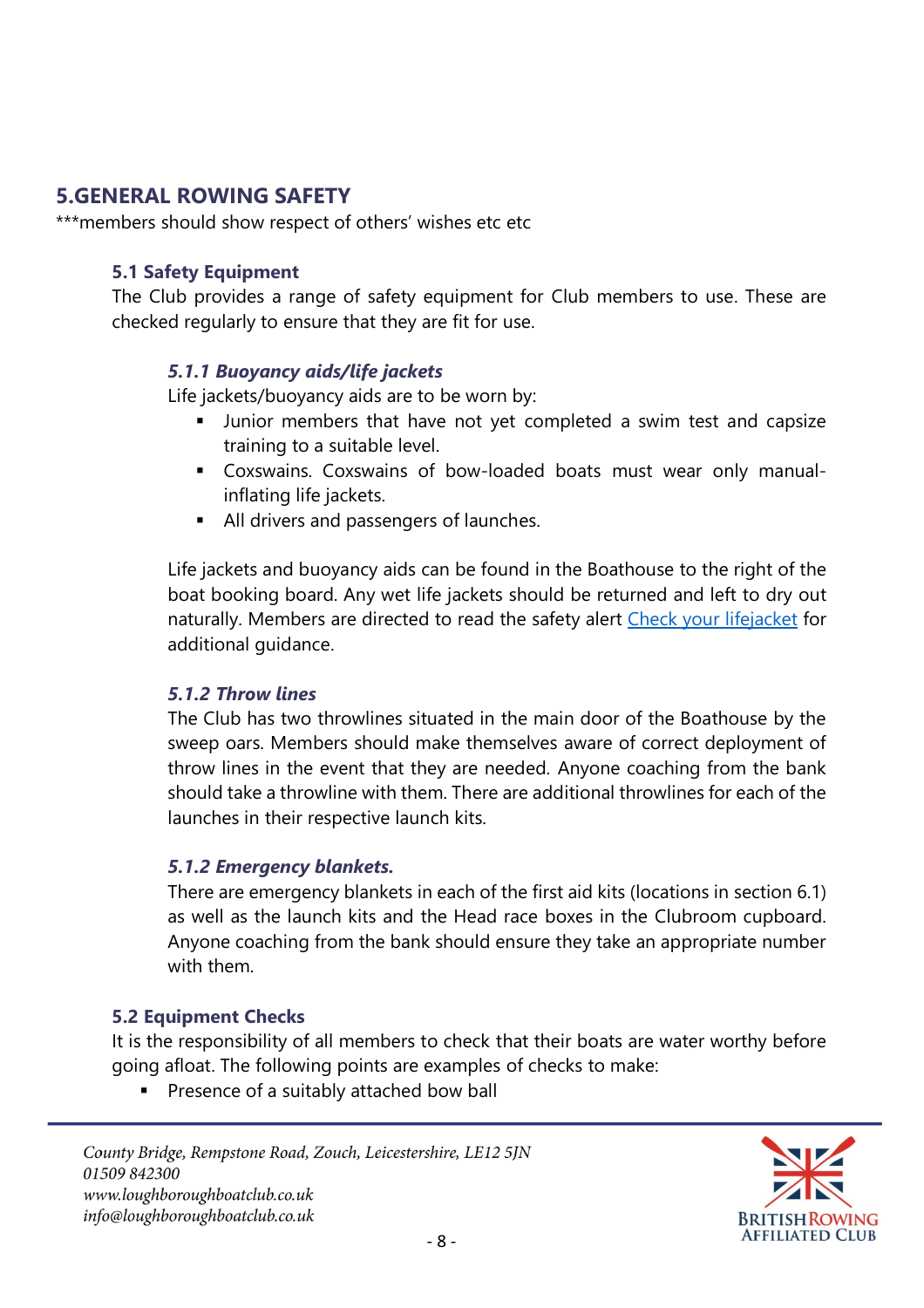- Riggers are securely fitted, taking extra care to ensure quick release riggers are fitted correctly.
- Buoyancy compartment covers are fitted properly.
- Heel restraints are fitted and do not allow the heel to come above the horizontal.
- There is a single action release strap to undo the Velcro (or other fastening) of the shoes.
- The hull is free from significant dents/scratches and punctures.

See the safety alert – [Check your boat before you go afloat](https://www.britishrowing.org/wp-content/uploads/2015/09/Safety-Alert-Check-Your-Boat-Before-You-Go-Afloat.pdf) for further quidance.

#### <span id="page-8-0"></span>**5.3 Thunder and Lightning**

Members should make themselves aware of the local weather forecast when planning outings. When storms are forecast, crews should seek the advice of the CRSA or deputy to determine if rowing will take place. In the event of thunder and/or lightning, members should follow the 30/30 rule.

Where there is fewer than 30 seconds between lightning and thunder, members yet to boat must remain at the club until 30 minutes past the last thunderclap before boating, if members are already on the water, they should use their judgement on whether to return to the Club safely or to seek shelter.

#### <span id="page-8-1"></span>**5.4 Juniors**

The Club will appoint a junior co-ordinator who, along with the coach, will be the first point of contact for parents/guardians/carers of juniors and who hold valid DBS certificates. Juniors will at all times be accompanied by and under the supervision of a coach. Juniors under the age of 18 are not allowed on the water unless accompanied by an appropriate adult.

Junior members and their parents are expected to share any details that may put them at greater risk such as illness, medical issue of previous injury. Parents/guardians/carers of juniors must provide emergency contact details in case of emergency.

Juniors who have yet to successfully complete a swim test and capsize training must wear a life jacket at all times when on the water.

Loughborough Boat Club follows British Rowing's "[How much and how often](https://www.britishrowing.org/wp-content/uploads/2019/03/How-Much-How-Often-210219.pdf)" guidance document when considering training sessions for juniors.

Juniors under the age of 12 may only become a member if directly supervised by a parent/guardian/carer who is also a member.

#### <span id="page-8-2"></span>**5.5 Beginners**

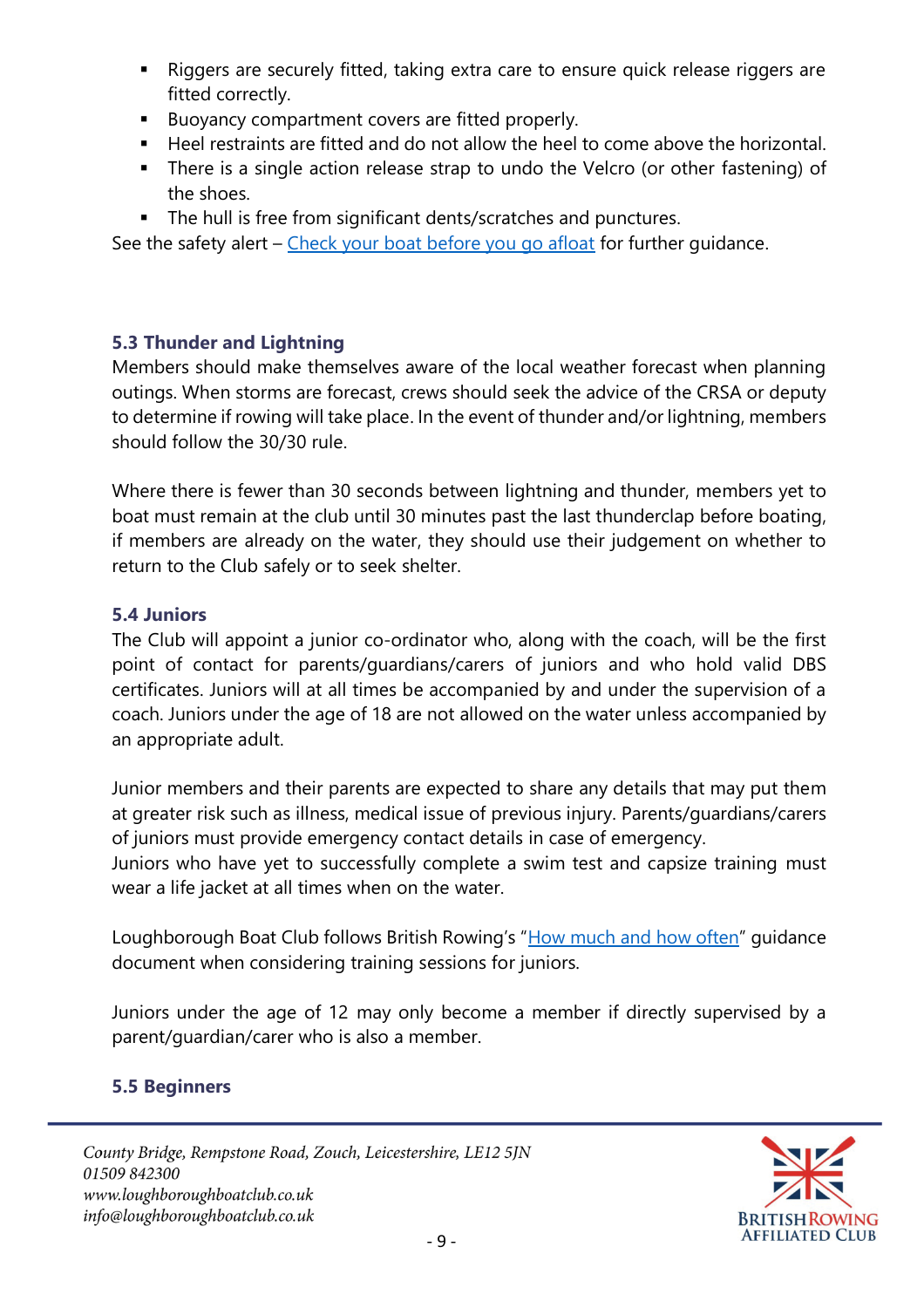Those new to the Club and sport of rowing will be afforded additional guidance by all members to ensure that new members are aware of the Club's safety policy and that their actions do not harm themselves or others.

Where beginners are learning to scull in a single scull, they will initially remain in close vicinity to the club (approx. 100m stretch) by the landing stages, once they have gained confidence and competency, beginners may explore more of the river either accompanied by a launch and/or coach or in double or quadruple sculls with suitably experienced senior members. The use of stable boats or devices to increase stability of racing boats may be used. Where beginners are learning to sweep, they will be taken into an eight with an experienced crew and coach.

New members are expected to follow the Club Rules, provide any information that may put them at greater risk (injury, illness), recognise their level of ability, seek out advice from CRSA, captains, coach or any other member if ever unsure about something, report any incidents and take responsibility for their own safety.

All new members will receive an induction to the Club and sport. This induction will include; a tour of the facilities identifying the location of first aid, safety equipment and other key safety items, introduction to key club members, including CRSA/deputy who will run through safety actions. A log of completion of this induction will be kept for all new members.

#### <span id="page-9-0"></span>**5.6 Coaches**

Coaches should hold as minimum a UKCC Level 2 or Instructor Award (IA) or be able to demonstrate their experience to a comparable level. Coaches should lead by example in safety matters and ensure that:

- They and the crews are aware of the risks associated with the session
- They abide by the Club's rules
- All persons are dressed appropriately for the weather and have ample drink/food.
- **EXT** They are aware of symptoms of fatigue, heat stroke, hypothermia and hyperthermia and take appropriate action.
- **E** If coaching from the bank, a loud hailer, throwline, first aid kit, enough survival bags for all athletes and a means of communication with the Club should be taken.
- Any unsafe behaviour is reported to the Club and logged on British Rowing's online Incident Reporting system.
- When coaching juniors and beginners, assistance is given to check over the equipment before boating.
- All under their guidance are enjoying the session and getting something out of it.

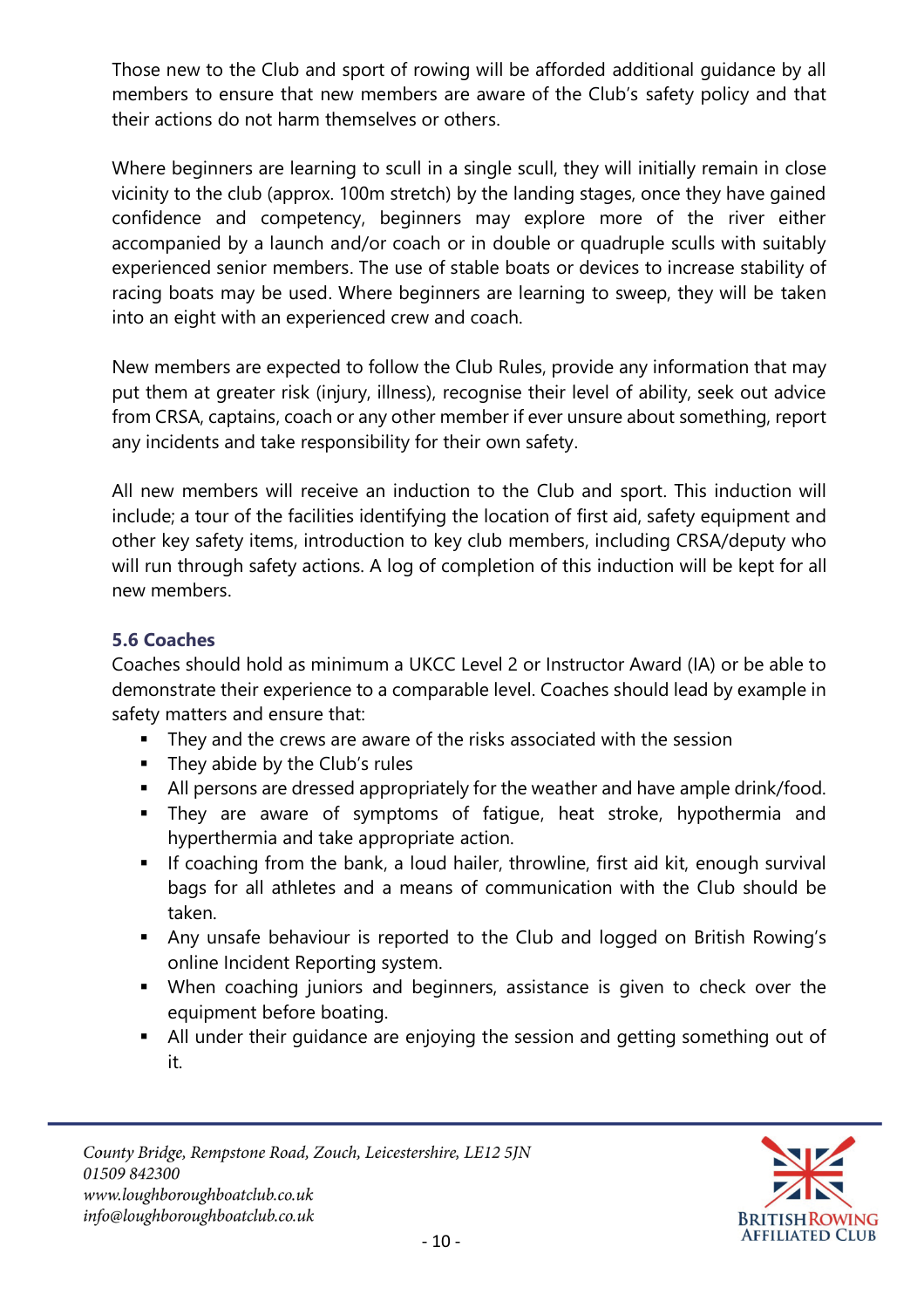■ They are comfortable in recovering a person from the water should there be a capsize.

#### <span id="page-10-0"></span>**5.7 Coxswains and Steers**

In coxed boats, the cox has the responsibility for the safety of the boat and crew. Where there is a less experienced cox, this responsibility falls to the stroke of the boat. In coxless boats, the safety of the boat and crew is the responsibility of the steer.

Coxswains must wear a life jacket at all times over the top of their outer garments, be confident in the checking, wearing and deployment of the life jacket. Training will be provided by the Club. No life jacket may be worn which may prevent the safe escape of the cox in event of capsize or sinking. Coxswains of bow-loaded boats must not wear an auto-inflating life jacket.

Coxswains must not wear wellington boots when afloat as they make it very difficult to tread water in event of capsize or other incident where people are in the water.

Before going afloat, the coxswain or steer should ensure that; the steering equipment is working correctly with any defects being reported on the repairs board in the boathouse, make themselves aware of any navigation hazards on the river.

Once on the river, a good look out must be kept at all times. In event of incident or collision, neither being on the "correct side" of the river nor having a "blind spot" are acceptable reasons for the cause of a collision.

#### <span id="page-10-1"></span>**5.8 Launches and Launch Driving**

Loughborough Boat Club has two launches, one catamaran and one Orkney Dory. Both launches are checked regularly and maintained on an annual basis. Members are reminded that care must be taken when using a launch and only to use a launch within its capability including, but not limited to:

- Only using the launches when in good repair. (They will be marked if not)
- Adhere to the maximum load, both launches are plated.
- Use a kill cord at all times
- **•** Drive at an appropriate speed

Before going afloat, all launch drivers are expected to check that the launch is in a suitable condition inclusive of checking that the steering is functional and a complete launch kit is present (see below for contents). If any faults are found, they should be reported immediately and written on the repairs board. A means of communication,

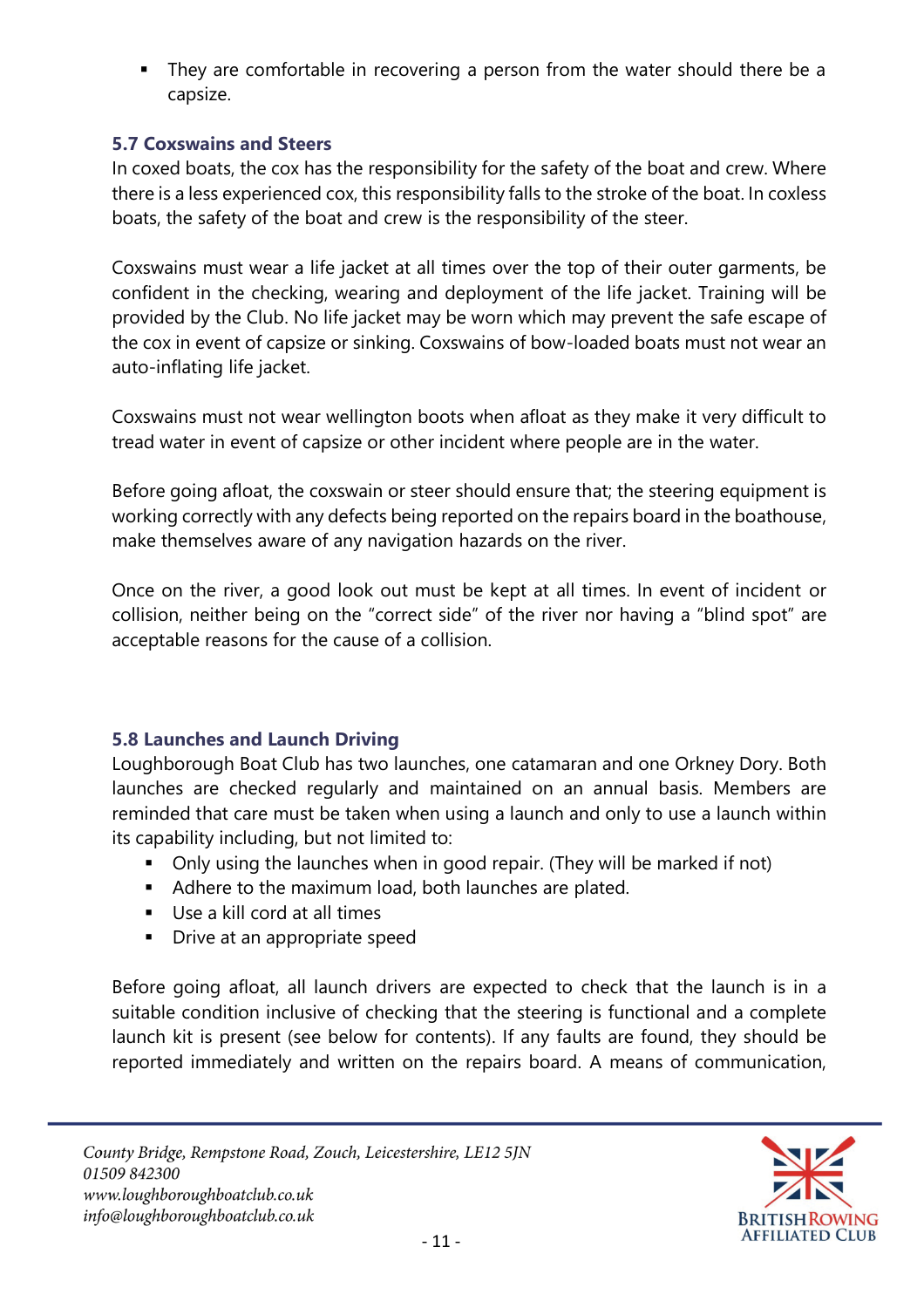either mobile phone or one of the UHF radios, is to be taken in the launch. The safety alert [Outboard Motor Safety Checks](https://www.britishrowing.org/wp-content/uploads/2015/09/Safety-Alert-Outboard-Motor-Safety-Checks.pdf) contains additional guidance.

Launches are only to be driven by members over 18 unless accompanied by a responsible adult. All drivers of launches must be suitably experience (either hold an RYA L2 license or have proved their competency to a member who holds an RYA L2). Drivers must wear a Personal Flotation Device (PFD) at all times and have a kill cord attached between the engine and themselves. No member should drive the launch alone, there should be one additional passenger.

Launch drivers are expected to drive with consideration for all other river uses and follow the navigation rules; keep to starboard, give way to non-powered vessels and keep a good look out.

If driving at night or low light, only the catamaran is to be used as it has navigation lights. All navigation nights are to be turned on before pulling off. Extra care and vigilance is to be taken when driving at night due to decreased visibility.

The following items should be checked and found in the launch safety kits:

- A first aid kit,
- A throwline,
- A serrated safety knife,
- Enough survival bags for the launch's passenger capacity. (foil blankets are not recommended)
- Sufficient life jackets for the launch's passenger capacity
- A spare kill cord in event of man-overboard
- A length of rope
- A means to bail water out of the launch. (Note: the catamaran is free draining)
- A paddle
- A fire extinguisher

There are additional optional items that can be found in [RowSafe 7.4.1.](https://www.britishrowing.org/wp-content/uploads/2019/04/Row-Safe-April-2019-Chp-7.pdf)

#### <span id="page-11-0"></span>**5.9 Unaccompanied Outings**

Loughborough Boat Club does not recommend that members go out alone whilst rowing out of club hours, but anyone wishing to do so needs to satisfy the following criteria:

- **E** They are a senior member (18+) or are accompanied by a responsible adult who meets these criteria.
- **EXT** They must have completed a swim test and capsize training successfully in the last two years.
- They have demonstrated their competency in rowing and as such are suitably experienced

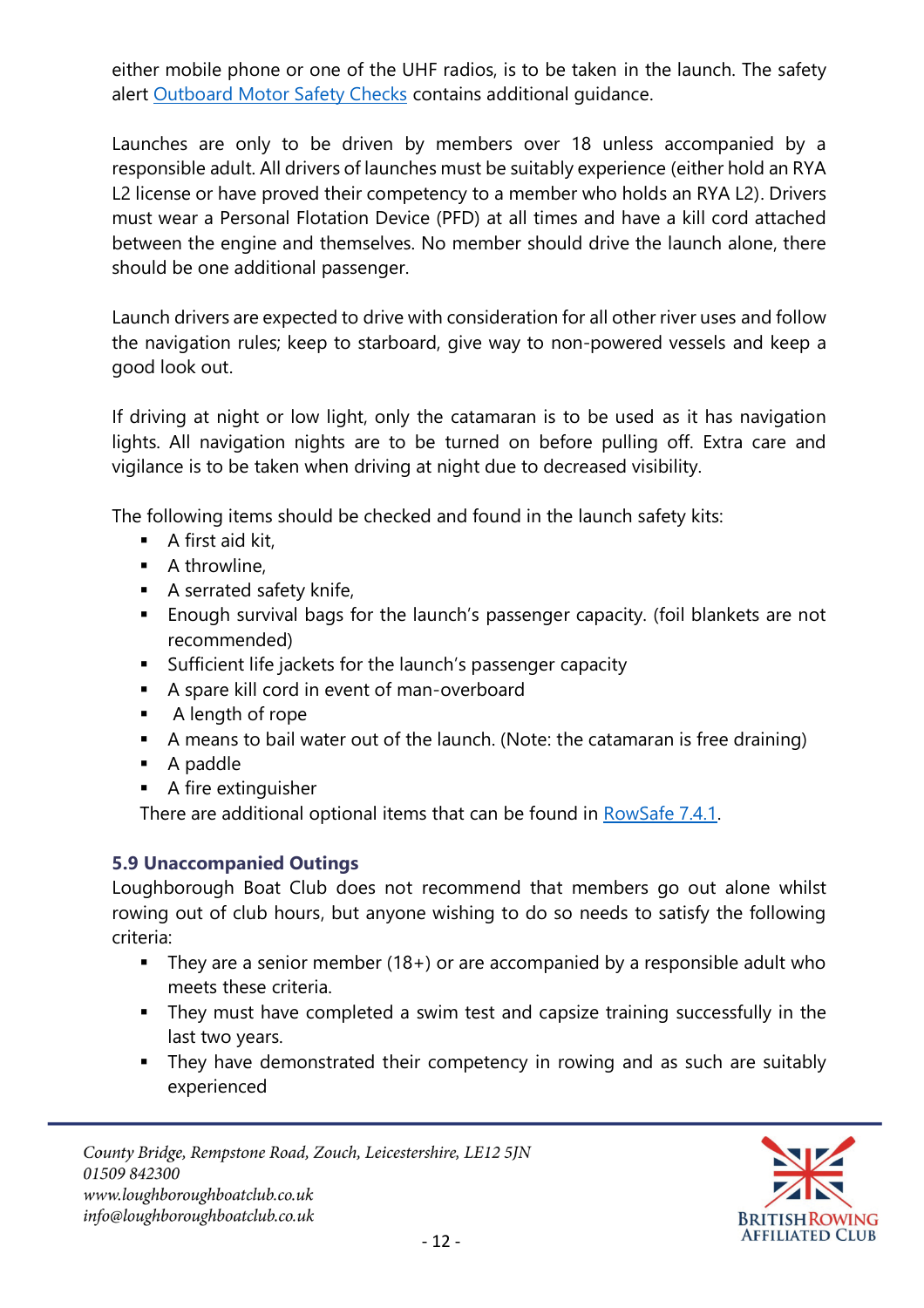- **EXT** They are aware of the Club's Safety Plan and Risk Assessment including the navigation of the river and current additional hazards.
- **E** They are rowing in hours of daylight
- Someone else knows that they are out and have given an estimated time of return.
- The booking board and signing out book are used.

The Safety Alert – [Is it safe to go afloat alone?](https://www.britishrowing.org/wp-content/uploads/2015/09/Safety-Alert-November-2015-Is-it-safe-to-go-afloat-alone.pdf) contains some considerations to take before going out alone.

#### <span id="page-12-0"></span>**5.10 Night Rowing**

Night and low-light rowing is permitted on the Soar subject to the following conditions being met:

- All boats must have a WHITE bow light and RED stern light which are firmly attached.
- The boat is coxed by a suitably experienced and dressed adult coxswain (1+ years' experience)
- A safety launch (currently only the catamaran) must be present with crews at all times following the rules in section **5.8 Launches and Launch Driving**.
- The crew is comprised of at least 50% experienced rowers.
- A Mobile phone of UHF must be taken.
- A risk assessment has been carried out by the crew.

Crews are prohibited from rowing at night when:

- When visibility does not allow the pylon in the field opposite the Club to be seen from the boat house doors  $(-100m)$
- **E** Any high winds or adverse weather conditions (heavy snow, hail, rain)
- Thunder and/or lightning is in the vicinity.
- The river is in flood (the bottom step of the landing stage of fully submerged)
- **E** Air temp is below -5 $^{\circ}$ C
- The cox boxes do not have adequate charge.
- On the water crews must not perform any speedwork around corners.

#### <span id="page-12-1"></span>**5.11 Assessing Risk**

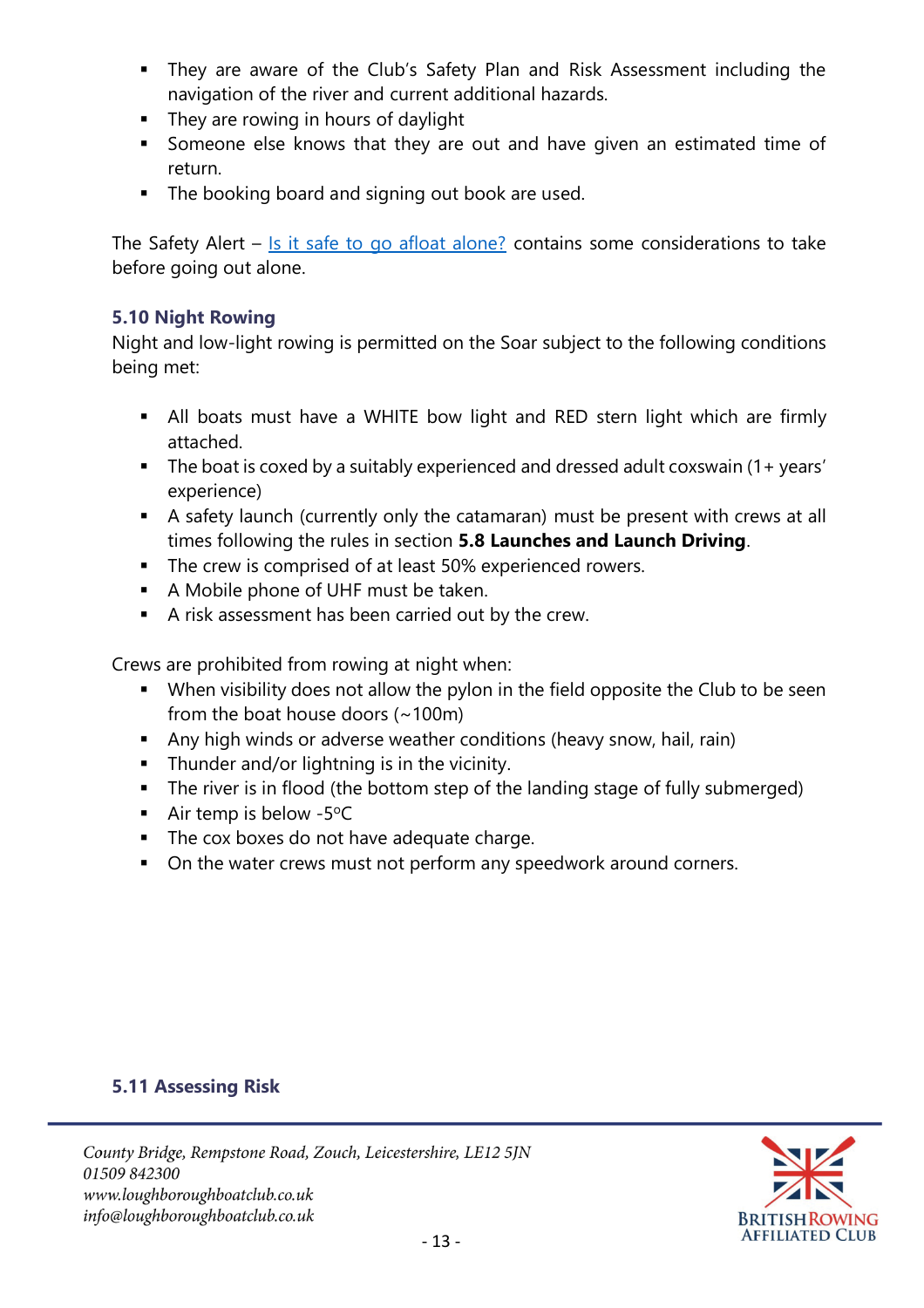At Loughborough Boat Club, a positive safety culture is promoted and all members are encouraged to take responsibility for assessing risk before and during outings. The CRSA and deputy as well as Captain and other Club Officials are always happy to help.

The following questions should be asked before boating:

- Weather:
	- o Am I dressed appropriately?
	- o Do I have waterproofs, sun cream, drink, food?
	- o Is there adequate visibility? Can I see the pylon from the boathouse doors?
	- o What is the chance of thunderstorms?
- Water conditions and navigation:
	- o Is the river high/in flood? What care do I need to take?
	- o Are there any obstructions on the course?
	- o What is the current flow rate of the river? I am I confident that I will not struggle to return upstream to the Club, or do I need to limit how far I row?
- **■** Light conditions:
	- o How long do I plan to be out?
	- o Do I have enough time to return to the Club safely in the light?
	- o Am I wearing suitably conspicuous clothing?
- Other safety considerations:
	- o Do I know the circulation patterns?
	- o Do I know the access points?
	- o What is my current rowing/fitness level?

## **Remember**: if in doubt, don't go out!

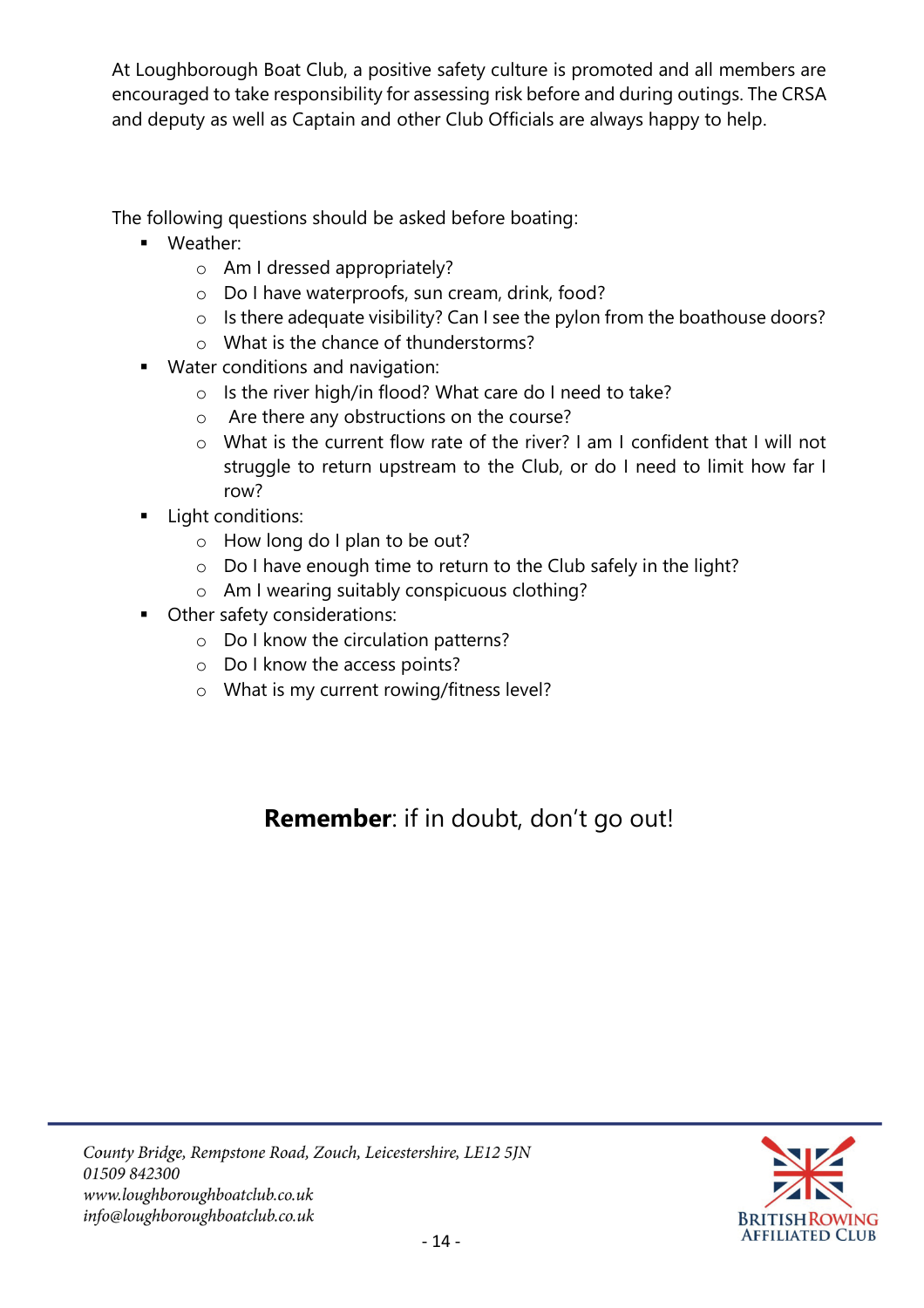### <span id="page-14-0"></span>**6. LAND-BASED SAFETY**

Safety on land is equally as important as on the water. Members are expected to be aware of the following areas of land-based safety applicable to the Club. Members are encouraged to report any failings to the Club and if injury or damage is caused on land, this should be reported online through British Rowing's Incident Reporting system also. This helps the Club improve further its safety behaviours.

#### <span id="page-14-1"></span>**6.1 First Aid Kits and AED**

First aid kits for members' use can be found by at the back of the Boathouse, in the kitchen and in the Clubroom. An A.E.D (Automated External Defibrillator) can be found in the corridor by the gym

#### <span id="page-14-2"></span>**6.2 Boat Handling**

Injury to rowers can occur when handling equipment on land, this can be when removing boats from the boathouse, placing boats in the water, removing boats after a water session and through handling of blades. All members are expected to take care and follow the instruction of the coxswain or designated person when handling boats on land.

A single person is to be in charge of manoeuvring boats, this may be the coxswain, steer, other designated individual or, for junior crews, a Coach. That person is advised to give loud, clear, short instructions so that all members can hear and know what is expected of them and when.

#### <span id="page-14-3"></span>**6.3 Gym**

The gym is for the use of all Club members who are reminded to return used equipment to where it is stored and leave the gym in a clean and tidy manner. All equipment has its proper place. If unsure; ask.

All members are expected to wear suitable clothing, check the equipment and warm up before commencing any land-based training including use of the rowing machine.

Members are responsible for their own safety when in the gym and using the equipment. Senior members are advised not to train with heavy weights alone/without a spotter to avoid injury. Any senior member wishing to train with heavy weight should seek the guidance of a Coach or the Captain in correct lifting techniques

Juniors may not use any equipment in the gym (rowing machines or weights) unless directly supervised by a coach or other responsible senior member. Junior Members must not use weights equipment unless advised by and under the direct supervision of

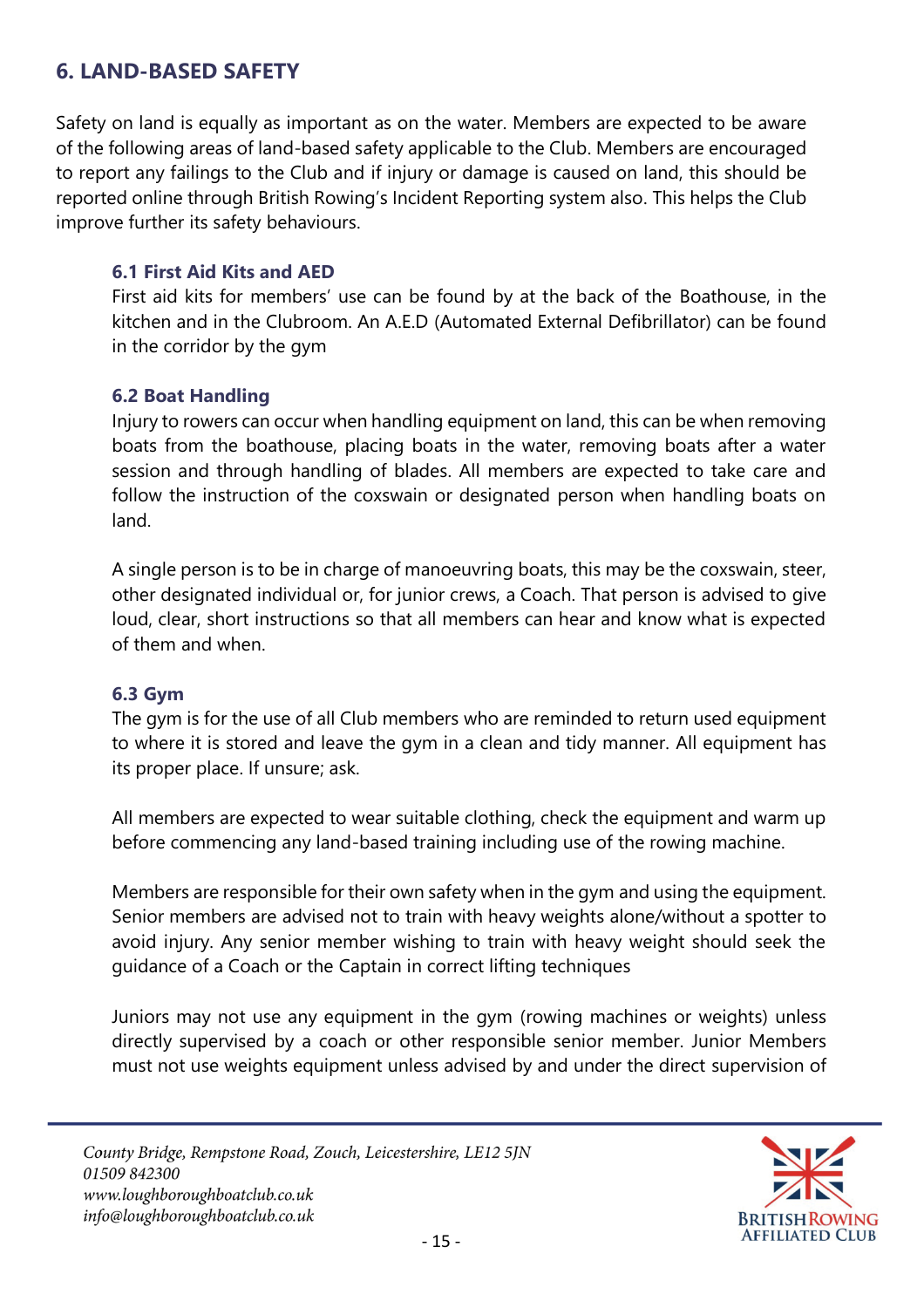a coach approved by the Club. Juniors may use the gym for cooling down, stretching and bodyweight only core work without supervision.

No glassware should be taken into the gym, only plastic, sports cap drinks bottles.

#### <span id="page-15-0"></span>**6.4 Fire**

In the event of discovering a fire, the alarm should be sounded through the use of the strategically placed air horns. Upon hearing the air horns members should exit the building by the nearest exit and muster in the far corner of the field. The fire service should be called in event of a serious fire.

#### <span id="page-15-1"></span>**6.5 Telephone**

The Club has a free to use telephone which can be found in the bar area.

#### <span id="page-15-2"></span>**6.6 No Smoking Policy**

Loughborough Boat Club has a no smoking policy, smoking, inclusive of vaping and electronic cigarettes is not permitted on any part of the Club's premises. If members wish to smoke, they should do so well away from the building and not in sight of junior members. Members should ensure that any of their guests are made aware of this policy.

#### <span id="page-15-3"></span>**6.7 Car Park**

Members should take care when using the car park to avoid and injury to others on foot. The car park has marked spaces for ease of parking and there is a suitable distance between the car park and boating area that reduces the risk of and car-boat incidents.

#### <span id="page-15-4"></span>**6.8 Members of the Public**

Due to the location of the Club, it is unlikely that members of the public will be on Club premises, however, should there be members of the public, Club members are requested to take care and attention so that no one comes to any harm. Members of the public may also be requested politely to leave the Club for their own safety.

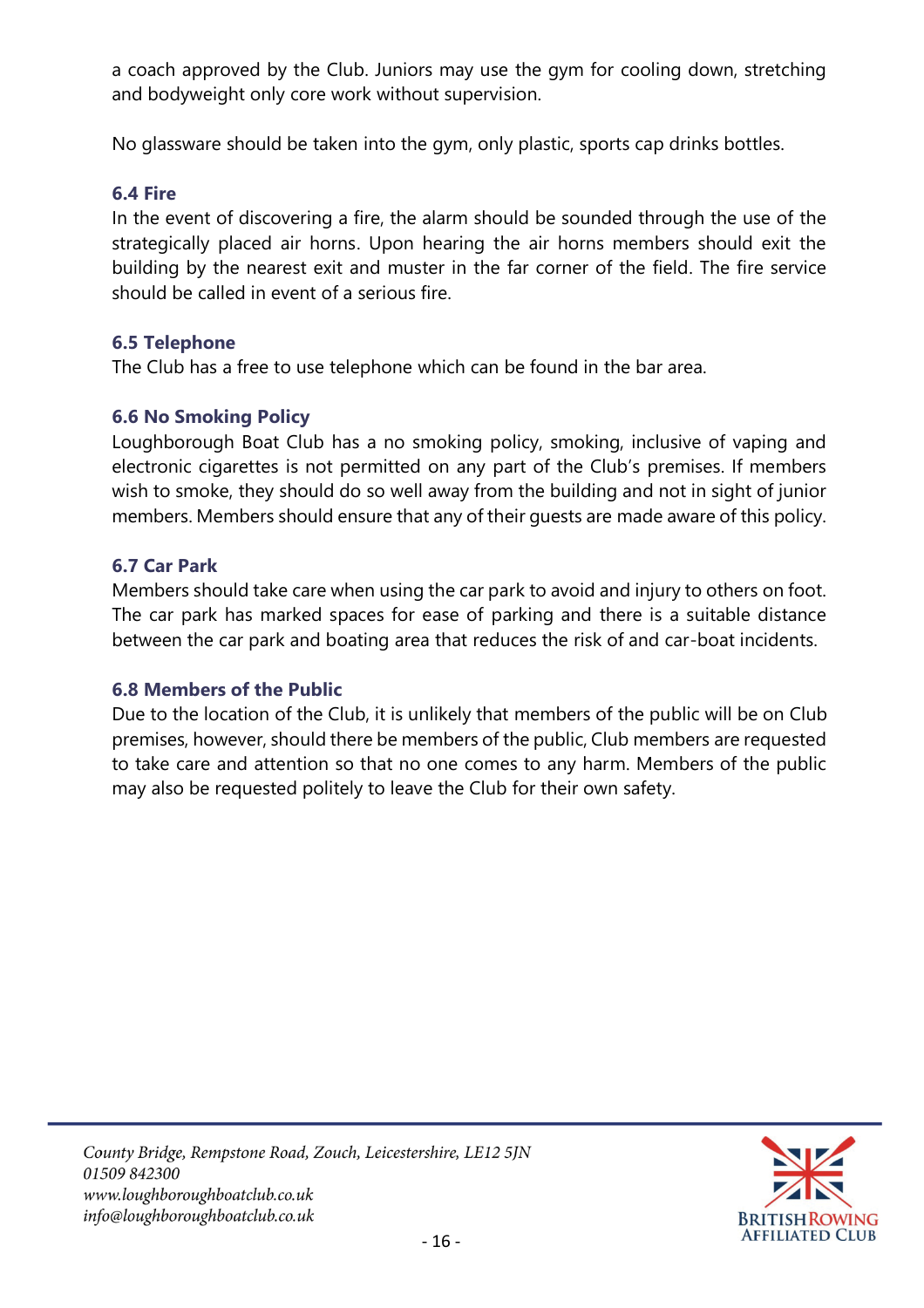## <span id="page-16-0"></span>**7. INCIDENTS AND INCIDENT REPORTING**

All incidents that occur on land or on the water must be reported to one of: Club Rowing Safety Adviser (CRSA), Captain, committee member or other Club Official and written in the incident report logbook (by the signing out book). All incidents must also be reported online through the British Rowing Incident Reporting site.<https://incidentreporting.britishrowing.org/>

It is important to report incidents so that we can learn as British Rowing and as a Club about behaviours to improve the safety of all. All reports that are submitted are read without blame, the system is there to support all in self-analysis and further improve the safety culture within rowing.

#### <span id="page-16-1"></span>**7.1 What classes as an incident**

*Taken from [British Rowing's incident Reporting system](https://incidentreporting.britishrowing.org/why).*

**Capsize** or falling out of boat through; inexperience, contact with another rowing boat, contact with other object, equipment or boat failure.

**Collision** through; contact with static object, moving object, navigation issue, poor visibility or lighting. Collision of boat with rigger on or off the rack, collision of body with boat (head on rigger for example), collision of rigger with boat (rigger damage on rack) etc.

**Swamping** through; rough water, collision with other rowing boat, collision with other object, wash.

**Health related**: manual handling, respiratory, hypothermia, heat stress, waterborne disease. (only report infected blisters – ignore normal ones!).

**Equipment failure**: boat buoyancy, riggers, gates, seats/feet, steering equipment, bowball, blades/sculls, safety/coaching/rescue launch, PFD's, throw lines, racking

**Land training** due to; weight training, circuit training, running, cycling, indoor rowing, slips/trips

**Behaviour**: vandalism/violence. Bad navigation.

**Near misses** should also be reported as they can provide important learning points.

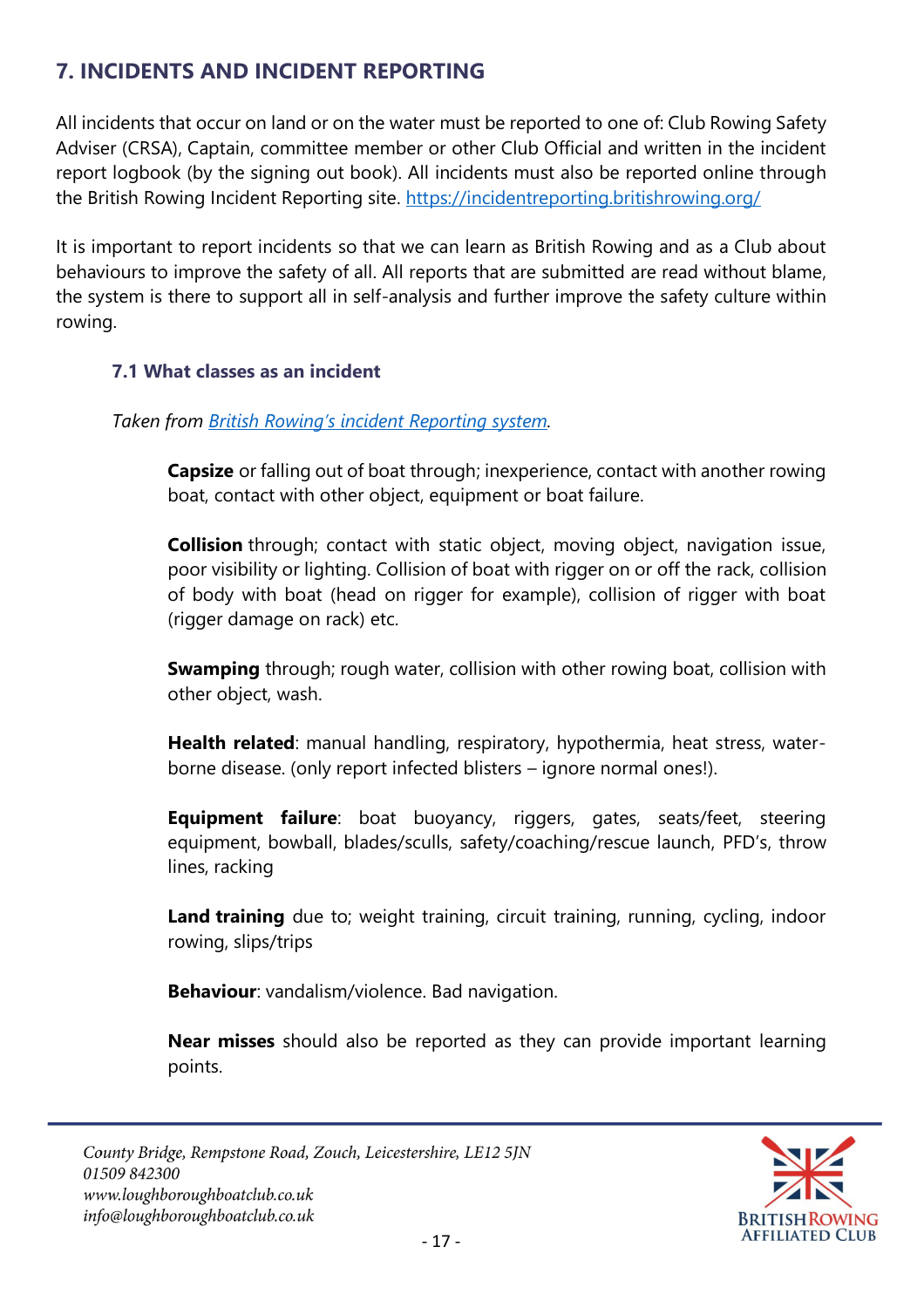#### <span id="page-17-0"></span>**7.2 What to do in the event of an incident**

Loughborough Boat club advises all members involved in an incident to:

- **Stop**
- Check for any injuries, where specialist treatment is required summon help, or call 999. Do not move anyone with major/serious injuries.
- Stay calm, act decisively, assess the situation for risk of further injury to others and yourself.
- **EXTED** If required, move to a place to reduce the risk of further injury.
- Contact club/emergency contact as required.
- Report incident to Club and to British Rowing once the initial incident has been dealt with. This ideally done within 24 hours whilst details are fresh in your mind.

#### <span id="page-17-1"></span>**7.3 Reporting Incidents**

All incidents are to be reported to the Club and to British Rowing.

Any report made should be factual and objective, stating just what happened without embellishing details, if you are not sure about a detail, leave it out. A good incident report will include the following:

- Date, time and location of the incident
- Conditions of weather and water
- Details of the crew/s involved (boat type, level of experience)
- Description of events leading up to the incident
- Description of the incident itself
- Details of events immediately after the incident
- Any injury to persons or damage to equipment
- Any measures taken following the incident (e.g. sharing practice with club, reminders to members)

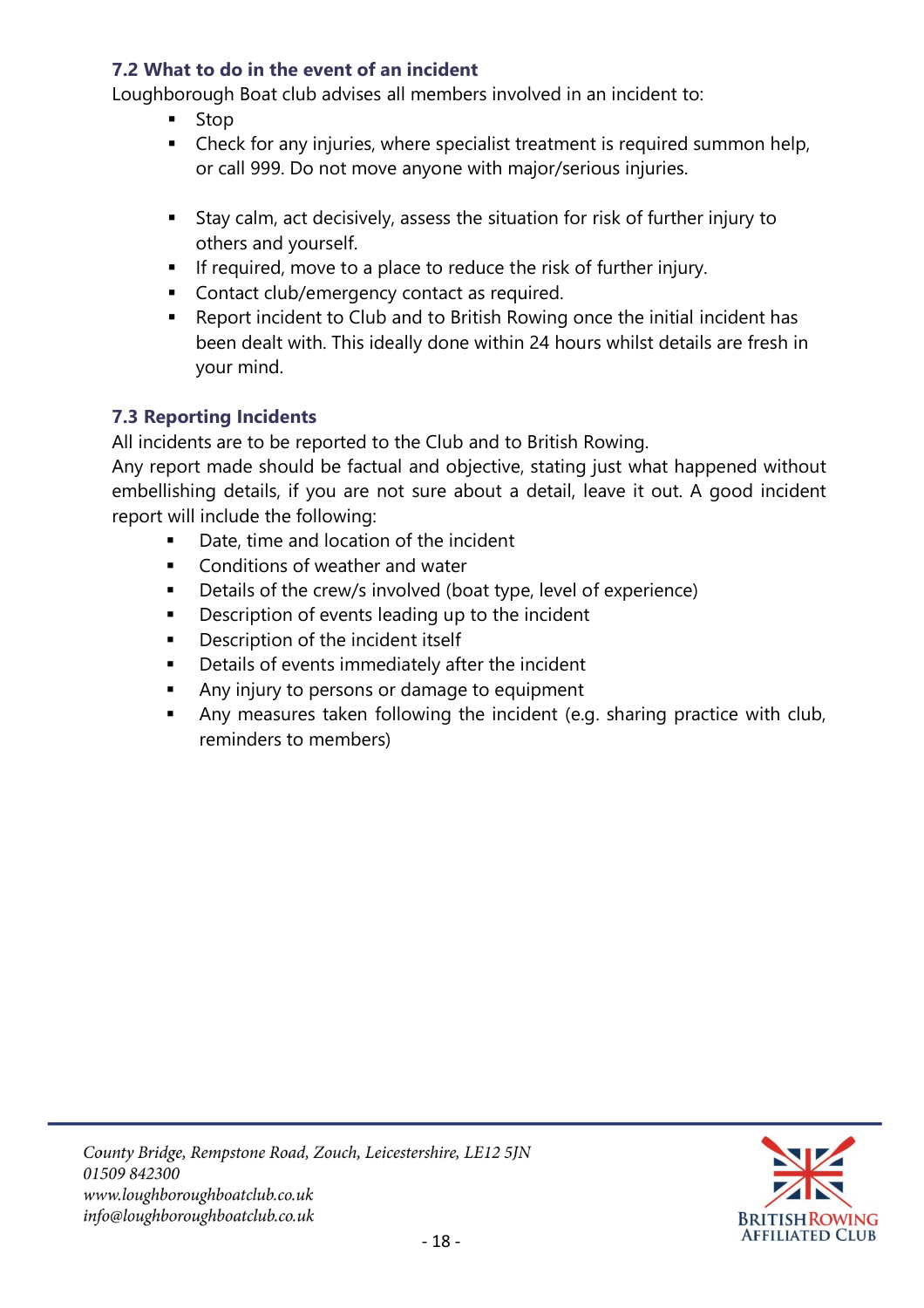### <span id="page-18-0"></span>**8. EMERGENCY RESPONSE PLAN**

Loughborough Boat Club will ensure that Members and guests have a safe and positive experience whilst at the Club. The Club accepts that incidents and accidents do happen on the water and around the Club. Set out in the Emergency Response Plan is a guidance on who best to deal with some of the most common incidents that may be encountered.

#### <span id="page-18-1"></span>**8.1 Emergency Access**

If emergency services are required, you should share with them the following details:

Loughborough Boat Club, Count Bridge, Rempstone Road, Zouch, LE12 5JN Club Phone number: 01509 842 300 OS Grid Reference: SK 50126 23294 GPS Coordinates: 52.804928 N, 1.257958 W

In case of emergency on the water, there are these following access points:

- Soar Lane, Sutton Bonington (LE12 5PH, SK 50308 25583) leading to the river at SK 49259 25859.
- The Otter Public House (DE74 2EY, SK 49174 25466)
- Off A6, towards Loughborough), SK49481 24588 leading down to river at SK 49720 24665.

#### <span id="page-18-2"></span>**8.2 Incidents on Land**

The majority of accidents on land are likely to be to minor and can be dealt with in the first instance by the individual. First aid boxes can be found in the kitchen, in the clubroom and at the back of the boathouse. Some injuries may require assistance from one the club first aiders. For serious injuries always seek the assistance of a medical professional, this may be ringing 111 or 999.

<span id="page-18-3"></span>All incidents are to be reported in the Club incident book and to British Rowing.

#### *8.2.1 Cuts and grazes*

Most cuts and grazes are minor and can be easily treated. Any bleeding should be stopped by applying pressure with a clean bandage, towel or handkerchief. It may be necessary to raise the affected area above the heart. The wound should then be cleaned using tap water, dried and then dressed with a plaster or other sterile dressing.

#### <span id="page-18-4"></span>*8.2.2 Minor burns*

Minor burns are readily treated by removing any heat source, cooling the burn with cool or lukewarm water for a minimum of 20 minutes. Ice, iced water and creams are not to be used. Remove any clothing or jewellery near the burn should

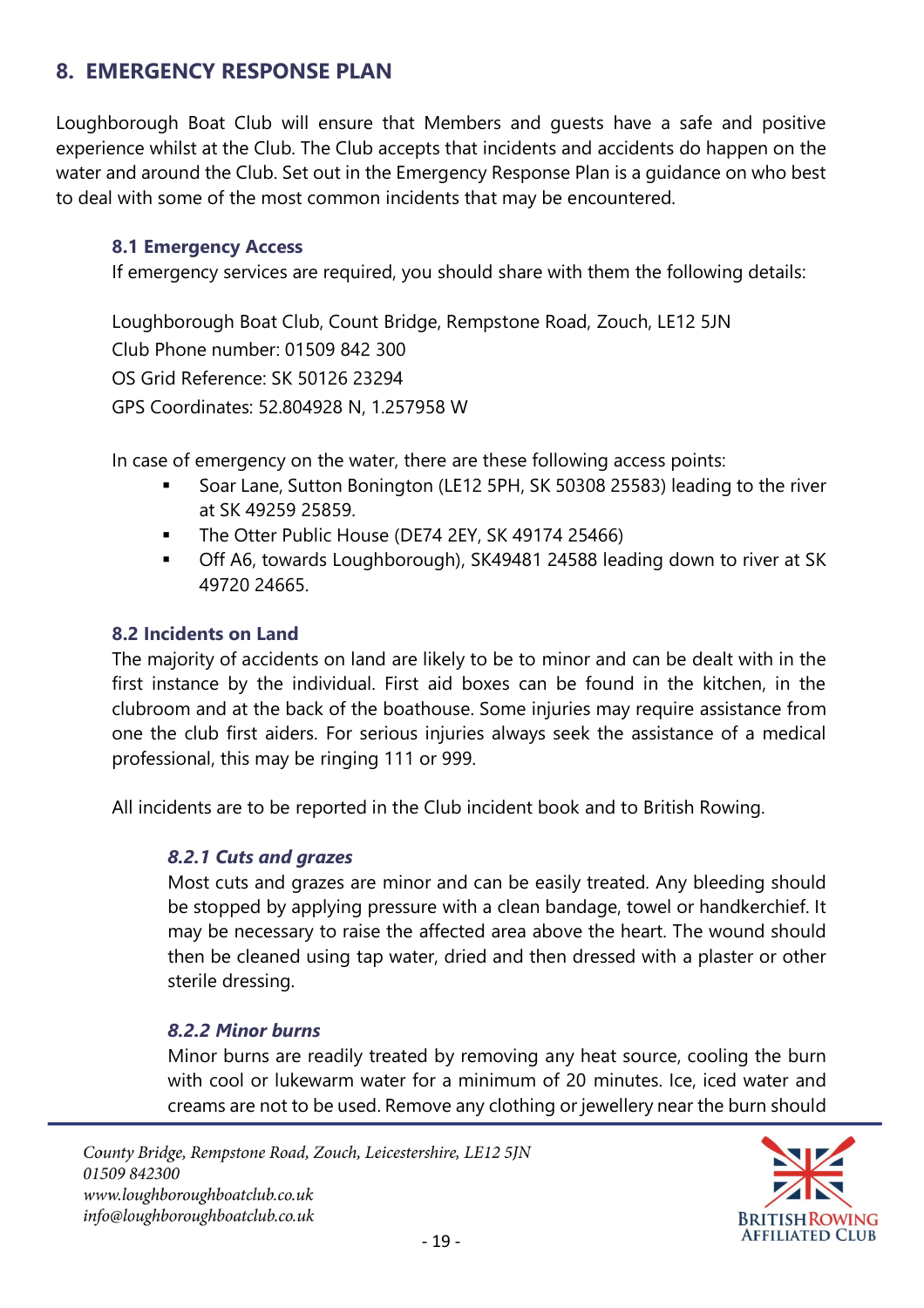be removed unless stuck to the affected area. After the burn has been cooled sufficiently, wrap the burn in clingfilm.

Where burns have been sustained as a result of chemicals or electricity, have resulted in whitening of the skin or are larger than the injured person's hand, expert medical advice should be sought at A&E.

#### <span id="page-19-0"></span>*8.2.3 Sprains and Strains*

If an incident has resulted in a sprain or strain, recognisable by; tenderness, swelling, inability to put weight on an area or muscle spasming, the 4 steps as given by the acronym RICE should be followed:

- **Rest** Stop exercise, refrain from applying weight to the injury
- **Ice** apply an ice pack (LBC have gel packs in the bottom of the freezer) or similar wrapped in a tea towel for 20 minutes every 2-3 hours
- **Compression** Wrap a bandage around the injury for support
- **Elevate** Keep the injured area raised as much as possible

#### <span id="page-19-1"></span>*8.2.4 Breathing Difficulties*

A shortness of breath may not be anything to worry about, but it can sometimes be serious, medical attention is recommended. Shortness of breath may be due to the cold, a chest infection, onset of an asthma attack or a panic attack.

Any person experiencing breathing difficulties through exercise must stop immediately and seek medical advice. This will mean contacting your GP as soon as possible. If the breathing is thought to be asthma based, the individual should make use of their inhaler as appropriate.

#### <span id="page-19-2"></span>**8.3 Incidents on Water**

<span id="page-19-3"></span>Whilst every effort should be made by all crews to keep a good look out and avoid incidents, they do still happen. The guidance below outlines actions to take in the event of incident. All incidents are to be reported to the Club and through British Rowing.

#### *8.3.1 Collision with Rowing boat*

If a you are involved in a collision or near miss with another rowing boat, keep calm, blame does not need to be cast at this point. Those involved should check for any serious injury or damage to equipment and proceed steadily at a light pace back to the Club where safe to do so.

#### <span id="page-19-4"></span>*8.3.2 Collison with Motorboat*

If you are involved in an incident with a motorboat, either collision or near miss, every attempt should be made to get the name and registration number of the vessel so this can reported to the relevant water authority, on the Soar, that is the

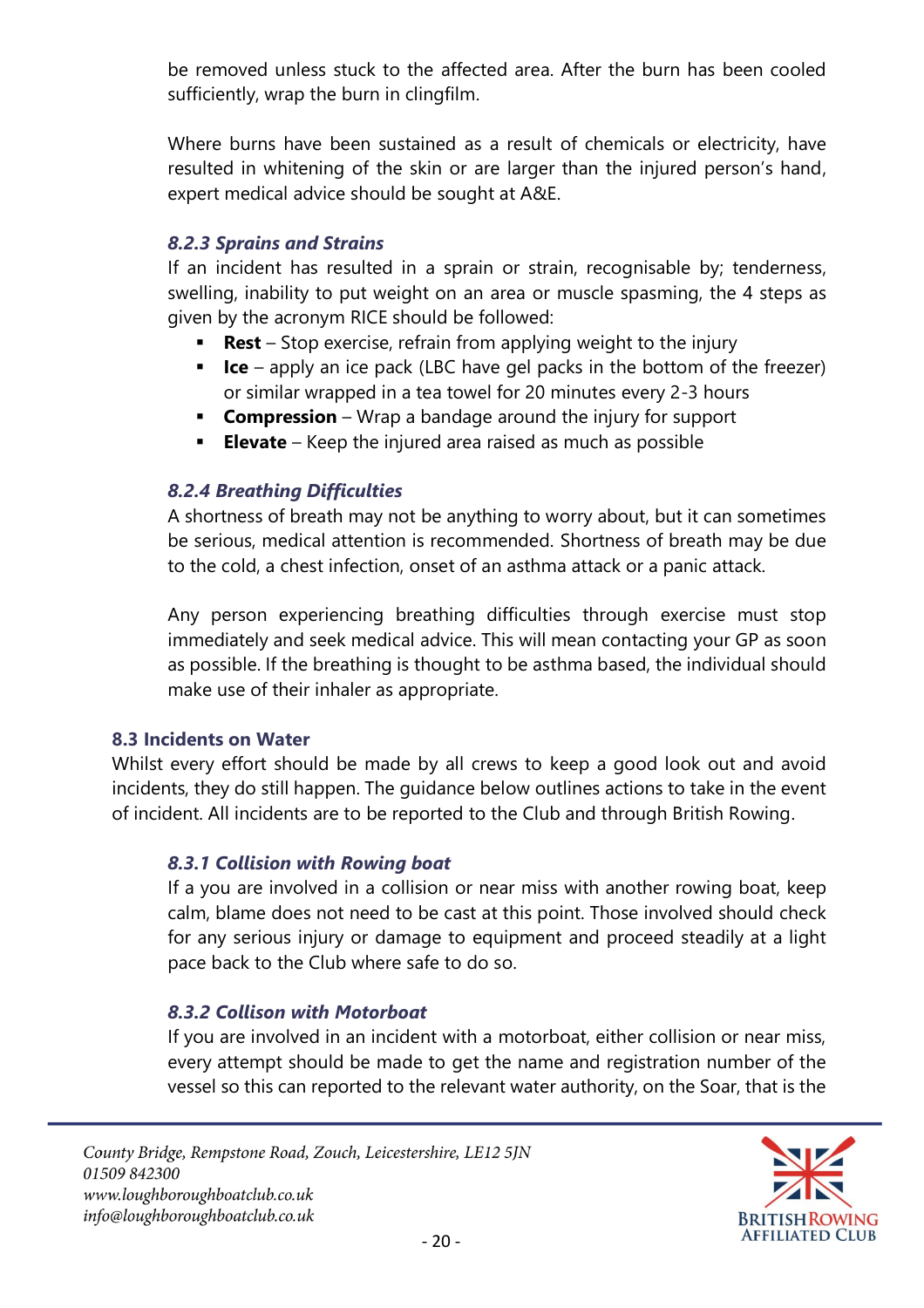Canal and River Trust [\(https://canalrivertrust.org.uk/contact-us/reporting-an](https://canalrivertrust.org.uk/contact-us/reporting-an-incident-accident-or-near-miss)[incident-accident-or-near-miss\)](https://canalrivertrust.org.uk/contact-us/reporting-an-incident-accident-or-near-miss).

#### <span id="page-20-0"></span>*8.3.3 Capsize*

In event of a capsize, you must stay with the boat, it will act as a life raft. If it is safe and possible to do so, the boat can be waded to the bank, where it is not possible to every attempt should be made to get as much of your body out of the water as soon as possible, draping yourself over the upturned hull and await rescue from another rower or a safety launch. The upturned hull may be paddled to the bank. Members should remember their capsize training and use the guidance given.

To prepare members in the event of capsize, the Club will arrange annual capsize training during which the points set out in [RowSafe chapter 3.7](https://www.britishrowing.org/wp-content/uploads/2019/04/Row-Safe-April-2019-Chp-3.pdf) is followed.

#### <span id="page-20-1"></span>*8.3.4 Near-Drowning*

In case of near drowning, the aim is to rescue the person, begin first aid and restore oxygen to the lungs. The sooner that first aid is administered, the greater the chance of survival. Anyone rescuing another should not put themselves in unnecessary danger and inadvertently making themselves a casualty.

#### *8.3.4a Reaching a drowning victim*

Options to reach a drowning victim in the water:

- Crouch or lie down to avoid being pulled in and use a long stick, scarf, other item to reach the victim
- Use a throwline or rope with a buoyant object securely attached
- Wade into the water ensuring you are securely attached to the bank after checking for depth
- Bring a boat alongside. Do not pull the victim into the boat as this can capsize the boat and tow the victim to sure.
- Only if it is safe to do so and you are confident, as a last resort you may enter the water yourself and perform a swimming rescue. Before entering the water, you should call for help. Approach the victim from behind, reassuring them as you go and grab under their arms kicking with your legs to bring them to land.

#### *8.3.4b First aid for drowning victims*

The aim of first aid is ensure the victim has their oxygen supply restored and is breathing freely. Care should be taken when pulling the person to safety where any neck or spine injury is suspected.

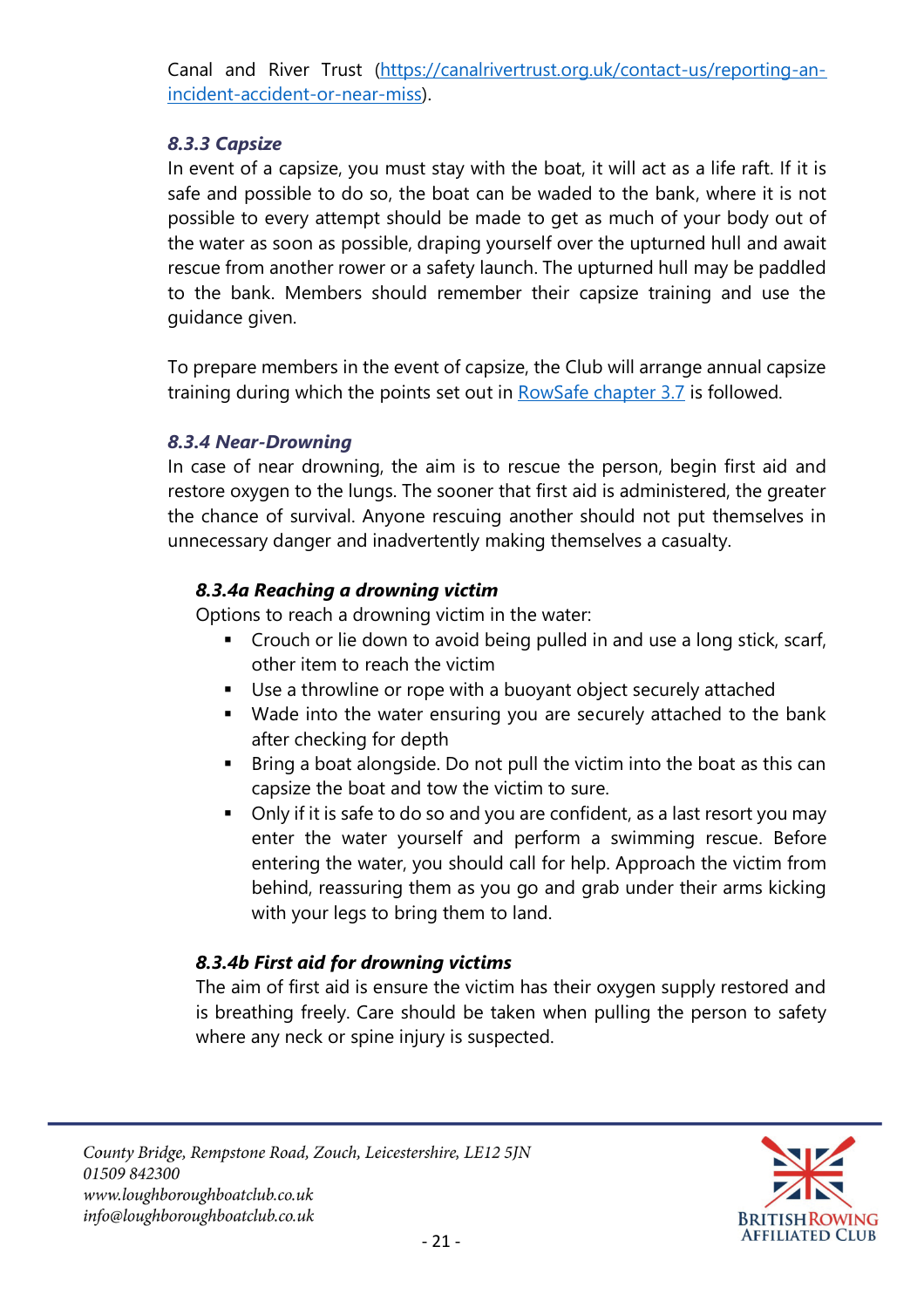Once on land, an assessment of the victim's airway, breathing and circulation should be carried out. If breathing and circulation is fine and there is no suspected spinal injury, place the person in the recovery position. If the victim is not breathing, begin chest compressions. Periodic rescue breaths are not necessary when compressions are done correctly, the force is enough to inflate and deflate the lungs. Where appropriate, any wet clothing should be removed and the person kept warm to prevent the onset of hypothermia.

#### <span id="page-21-0"></span>**8.4 Other Health Conditions of which to be Aware**

<span id="page-21-1"></span>There are a number of conditions which may affect rowers due to the nature of the sport. Members should make sure they are aware of these conditions, how to spot them in themselves and others and how to treat them.

#### *8.4.1 Hypothermia*

Hypothermia is a condition where the core body temperature drops below a safe point. If any hypothermia is suspected, 999 should be called for medical attention.

#### *8.4.1a Symptoms*

**Mild** case symptoms include:

- Shivering
- Cold and pale skin
- **■** Slurred Speech
- Fast breathing
- **■** Tiredness
- Confusion

In mild hypothermia, body temperature generally falls to between 32 and  $35^{\circ}C$ 

#### **Moderate** case symptoms include:

- being unable to think or pay attention
- confusion
- **EXTERGHT IDES** of judgement and reasoning (someone with hypothermia may decide to remove clothing despite being very cold)
- **■** difficulty moving around
- loss of co-ordination
- drowsiness
- **■** slurred speech
- slow, shallow breathing (hypoventilation)

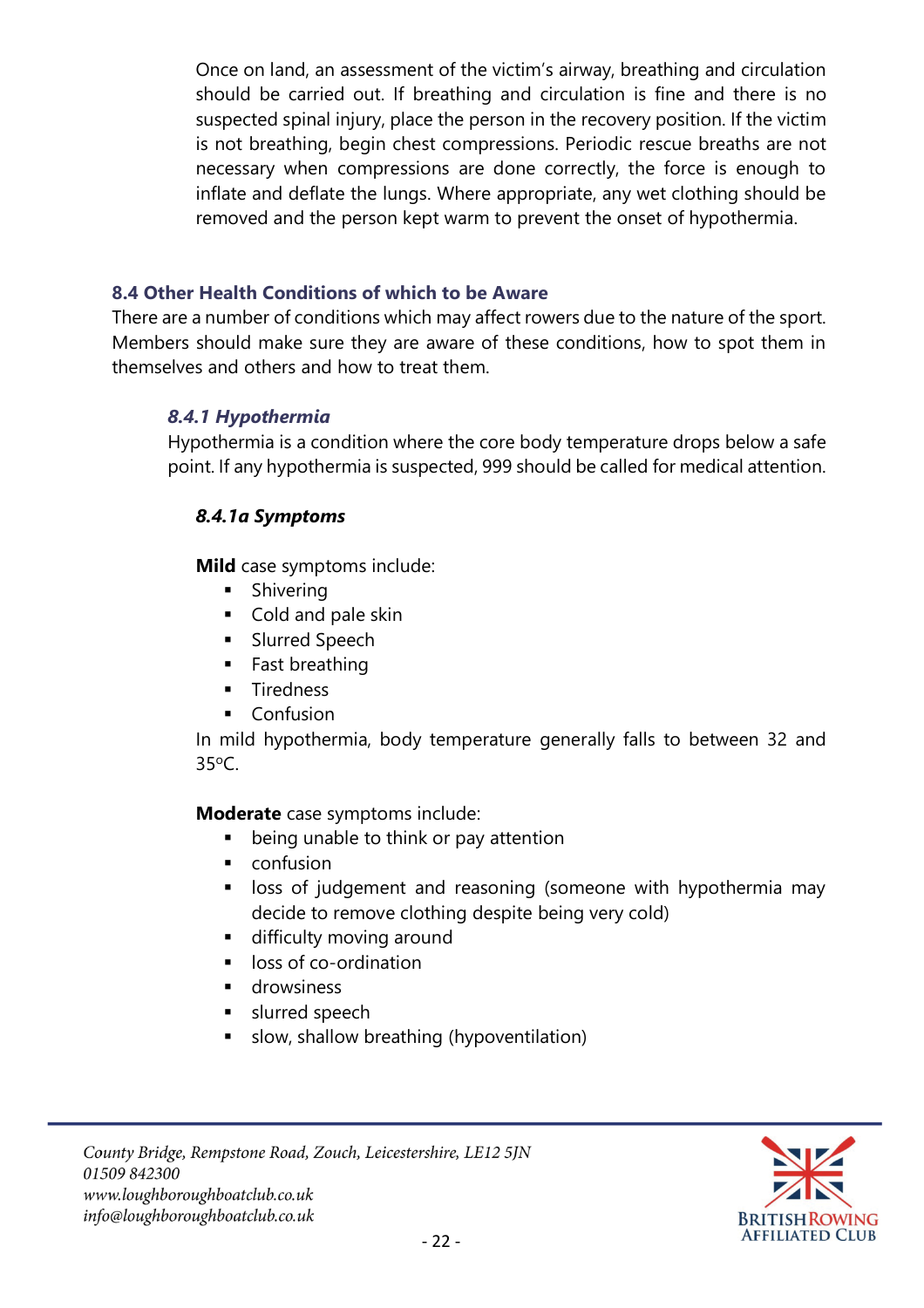In moderate hypothermia, body temperature generally falls to between 28 and 32°C. If body temperature has fallen below 32°C, shivering will usually stop: this is a sign that their condition is deteriorating and emergency medical help is required.

**Severe** case symptoms include:

- unconsciousness
- shallow or no breathing
- a weak, irregular pulse, or no pulse
- dilated pupils

In severe hypothermia, body temperature generally falls to below 28  $^{\circ}$ C.

#### *8.4.1b Treatment Hypothermia*

Anyone suffering from hypothermia needs to be warmed up gradually with their own body temperature. For moderate and severe cases, call 999 then to warm up the individual, you should:

- Move indoors
- Remove any wet clothes and dry them
- Wrap the person in blankets or similar
- Give them a warm non-alcoholic drink if they can swallow properly
- Give them energy food, containing sugar (e.g. chocolate) if they can swallow properly

It is advised that even in case of mild hypothermia, the individual is monitored closely in event of relapse.

The following should be avoided as they prevent the body from retaining heat and can cause sudden cardiac arrest:

- Don't put the person into a hot bath.
- Don't massage their limbs.
- Don't use heating lamps.
- Don't give them alcohol to drink.

#### <span id="page-22-0"></span>*8.4.2 Hyperthermia, Heat exhaustion and Heatstroke.*

Heat exhaustion is a condition where the core body temperature rises above 38°C. It is not usually serious if cooled down within 30 minutes.

#### *8.4.2a Symptoms*

#### **Heat exhaustion** symptoms include:

**Headache** 

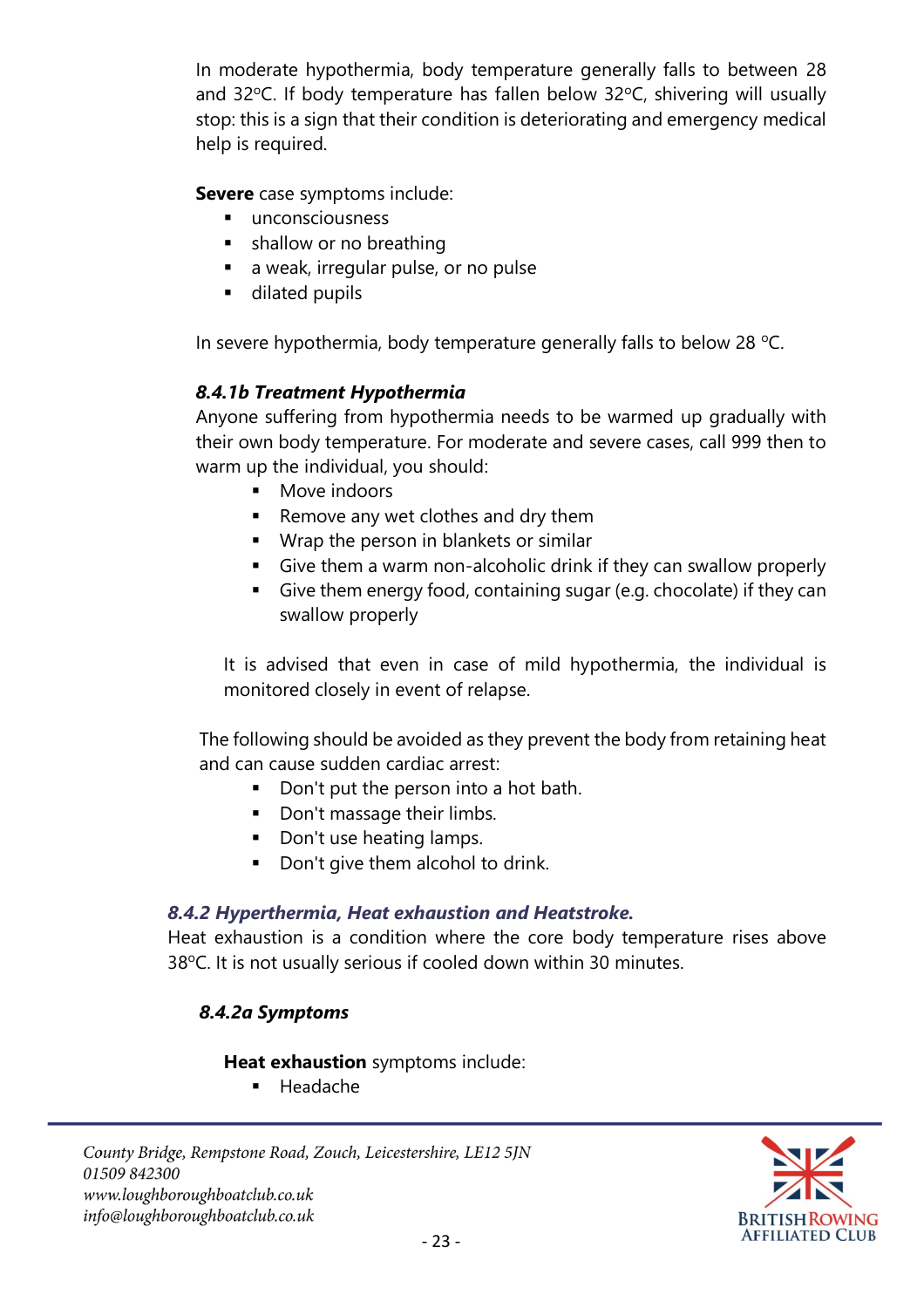- Dizziness and confusion
- Loss of appetite and feeling sick
- Excessive sweating and pale, clammy skin
- cramps in the arms, legs and stomach
- Fast breathing or pulse
- **•** Temperature of  $38^{\circ}$ C or above
- Being very thirsty

Juniors may also become floppy and sleepy.

**Heatstroke** symptoms include:

- Feeling hot and dry
- Not sweating although they are too hot
- $\blacksquare$  Has temperature of 40 $\degree$ C or above
- Has rapid or shortness of breath
- Is showing confusion
- Is fitting/seizing
- Loses consciousness
- Is unresponsive

#### *8.4.2b Treatment*

If anyone is showing signs of **heatstroke** call 999 immediately. If they are losing consciousness, place them in the recovery position.

Anyone showing signs of **heat exhaustion** needs to be cooled down. The following steps can be followed:

- Move them to a cool place, out of direct sun
- Get them to lie down and raise feet slightly
- Get them to drink plenty of water, sports /hydration drinks are OK
- Cool their skin using a spray, sponge or fan. Cold pack around armpits or neck are good too

Remain with them until they are better. If this takes longer than 30 minutes call 999.

#### <span id="page-23-0"></span>*8.4.3 Concussion and Head Injuries*

The majority of head injuries are not serious and full recovery should take two weeks. Some head injuries are serious resulting in concussion. Most head injuries are sustained in collisions and falls. Where head injury is sustained, sport should be avoided for 7-10 days as a minimum.

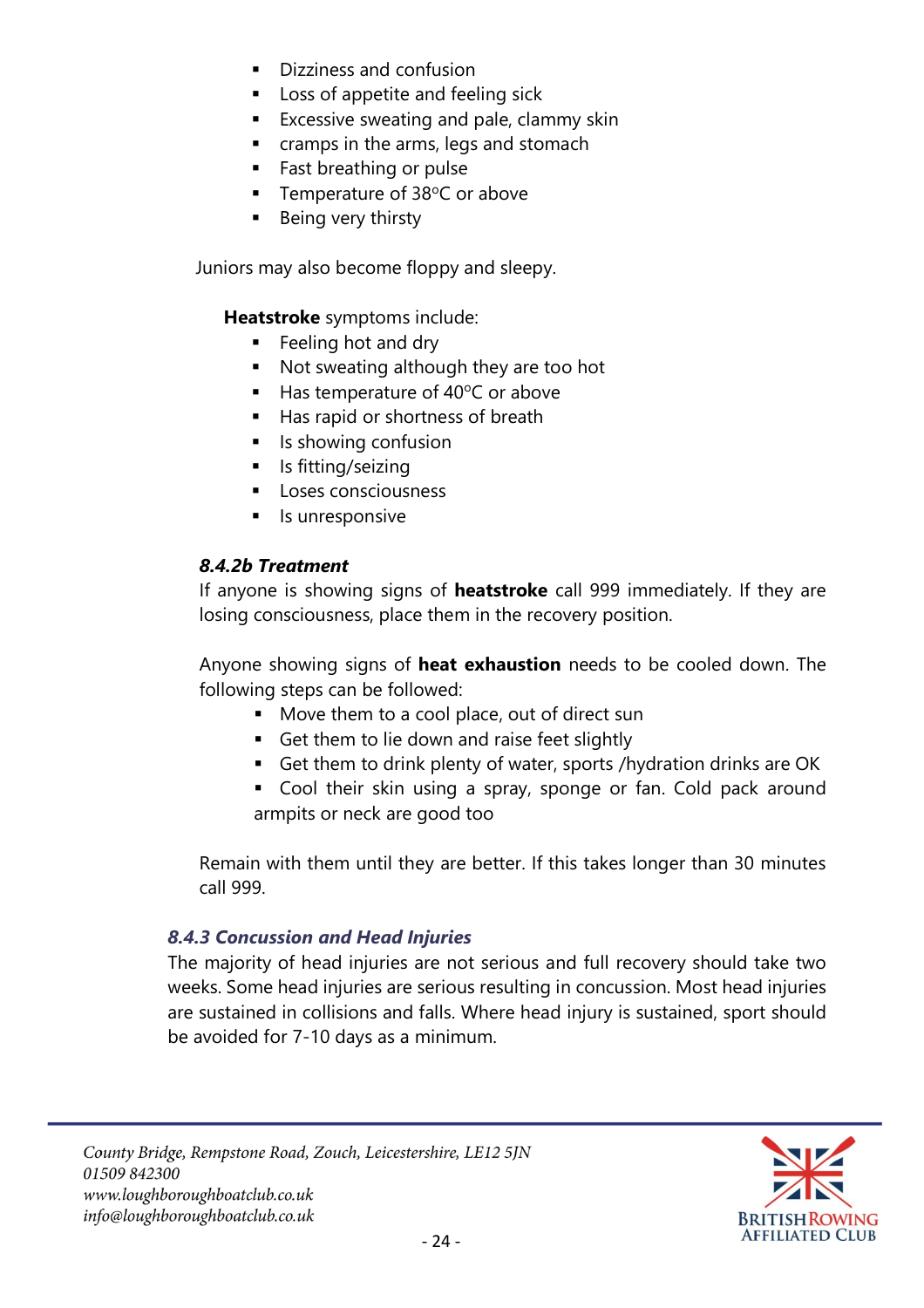The British Rowing Safety Alerts on [Recognising Concussion](https://www.britishrowing.org/wp-content/uploads/2018/10/Safety-Alert-Concussion.pdf) and [Head Injuries](https://www.britishrowing.org/wp-content/uploads/2018/10/Safety-Alert-Head-Injuries-2018.pdf) should be consulted for further guidance.

#### *8.4.3a Symptoms*

Anyone who has sustained a head injury may show the following symptoms:

- Persistent headache that is not relieved by painkillers
- Dizziness
- Feeling or being sick
- Memory loss from around the incident
- Clumsiness or balance issues
- Unusual behaviour mood swings, irritability
- Feeling stunned, dazed or confused
- Lack of focus in vision
- **■** Difficulty staying awake

#### *8.4.3b Treatment*

A person should be taken to A&E or 999 called if:

- **They have been knocked out**
- They are seizing
- There is fluid or blood coming from the ears, or bruising
- **EXTERGERY THERE Are EXTERGHT PROPERTY THERE** There are problems with walking, speaking or writing
- **•** There are problems with vision or memory

If a minor head injury has been sustained, without loss of consciousness, it is important that someone knows, this should be the emergency contact or other responsible person. The following can help recovery:

- Holding an ice pack (or similar) in a towel over the injury for regular short periods to reduce swelling
- Rest and avoid stress
- Take paracetamol or ibuprofen (not aspirin) to relieve pain
- Stay with the person or make sure someone is with the person for 24 hours.
- Contact NHS 111 for any further advice.

The following is additional guidance:

- Do not return to work or school until feeling better
- Do not drive until fully recovered
- Do not play any contact sport for three weeks, juniors should avoid rough play
- Do not drink any alcohol until feeling better.